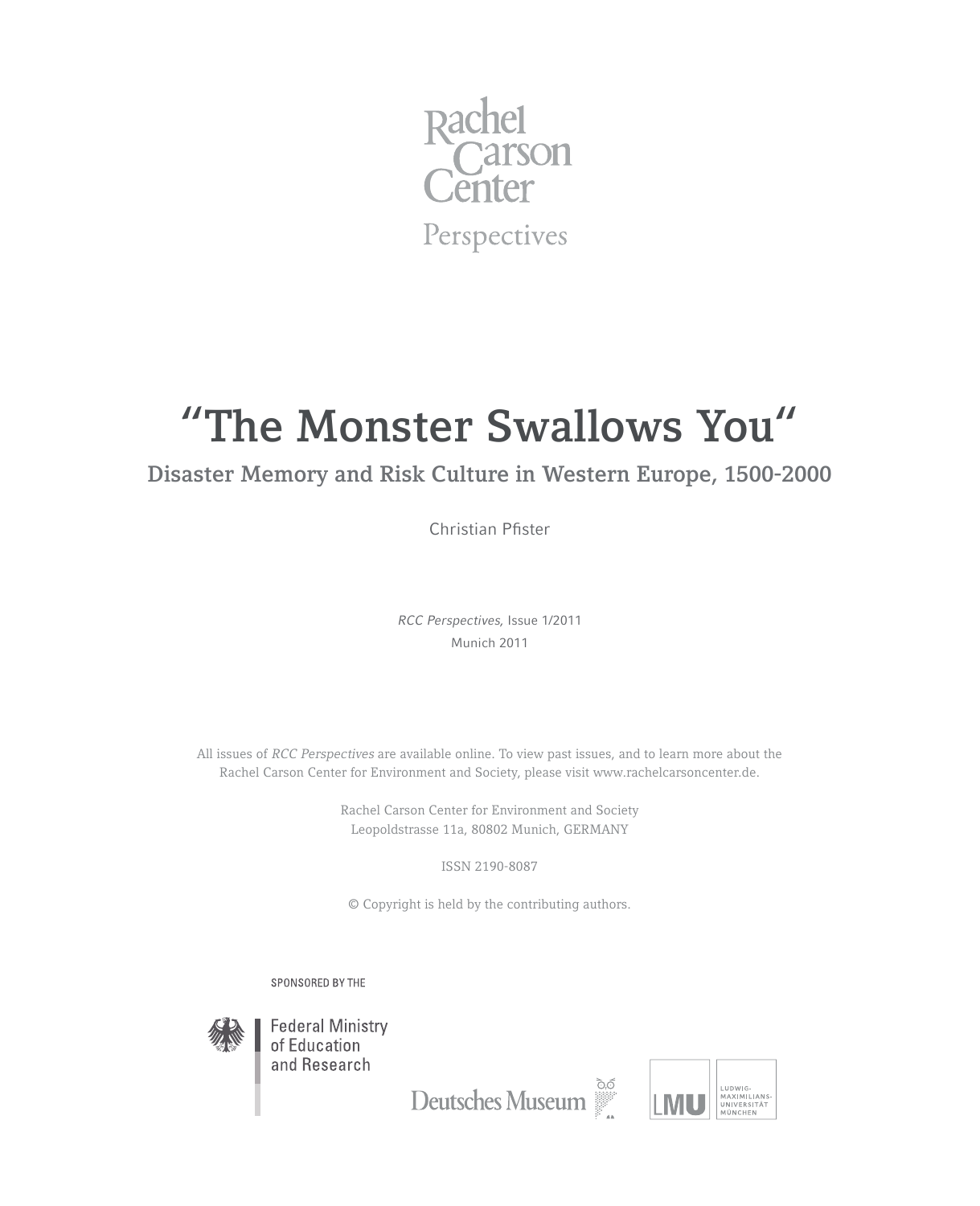**Christian Pfister** is Professor Emeritus in Social, Economic, and Environmental History at the University of Bern and an Associate of the Oeschger Center for Climate Research in Bern. Pfister has published widely, in particular on the historical reconstruction of climate change, on the history of transport and pollution, and on the social impact of natural disasters. His publications have won him acclaim both in Switzerland and internationally. Among his most recent awards is an honorary doctorate from the Universidad Ricardo Palma in Lima (2010). Together with Christof Mauch, he is co-editor of the volume *Natural Disasters, Cultural Responses: Case Studies Toward a Global Environmental History* (Lanham, MD: Lexington Books, 2009).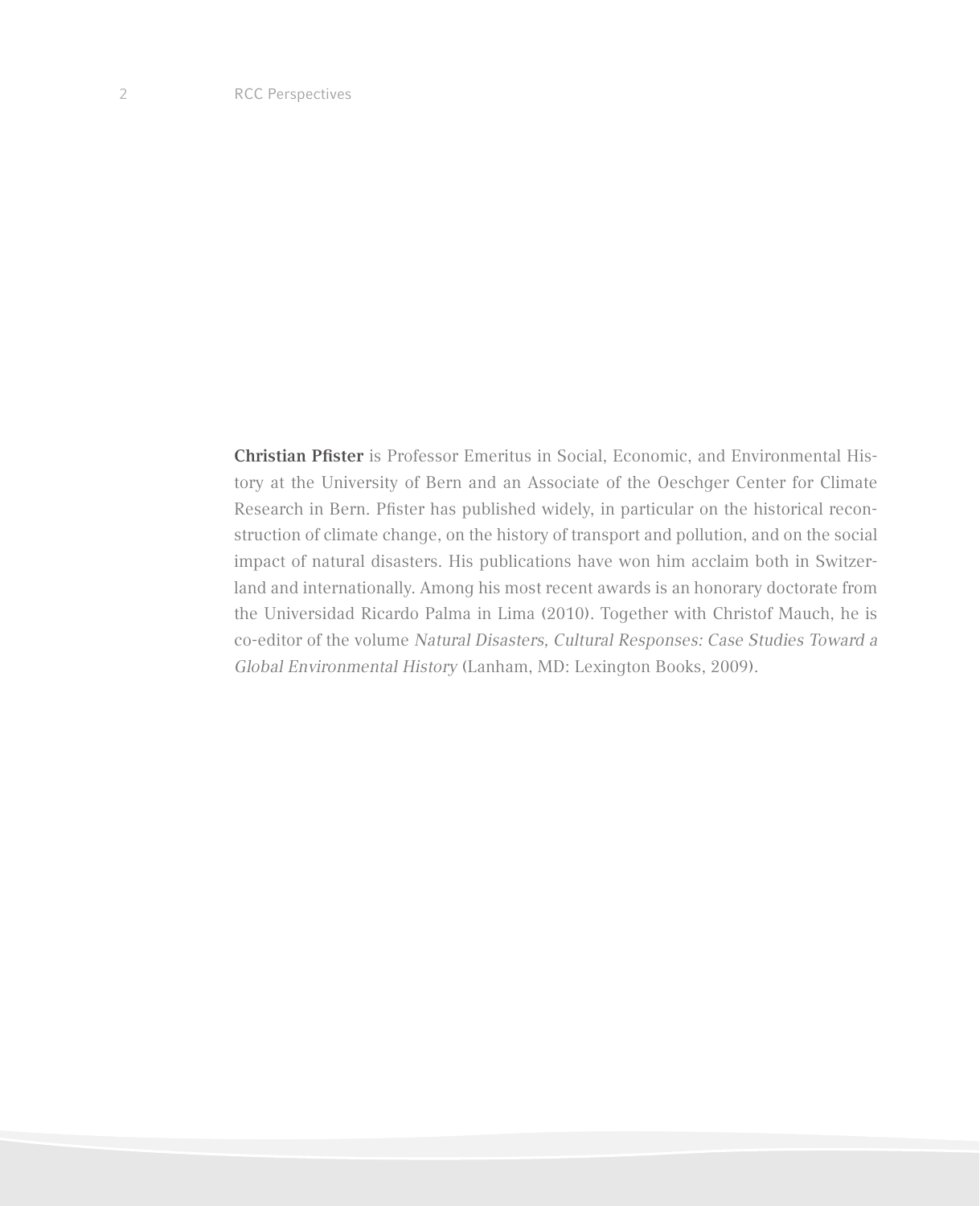*This essay is based on a talk given by Prof. Dr. Christian Pfister at the Rachel Carson Center on 2 February 2010.*

## **Memories, Learning, and Adaptation**

The memory of natural disaster is, in contrast to the memory of war, markedly shortlived in a globalized world. As waters return to their pre-flood levels and the last earthquake victims recover, mass-media interest quickly subsides.<sup>1</sup> The victims of disaster will not forget so easily, but their memories too will fade. If such events have occurred frequently in the past, they are perceived as "more of the same," even though their unpredictable appearance still defines them as discrete events.

And yet memory is crucial for the development of coping strategies. In Franz Mauelshagen's words, "all preventive strategies are based on the expectations generated by repeated experiences. Repetition therefore becomes a key concept in historical research on learning from disasters."<sup>2</sup> This issue should not be discussed under the truism "learning from history," as cultural historian Gerrit Jasper Schenk recently did. He overlooks the fact that "history" is a blanket term situated on a high level of abstraction; if we seriously want to tackle the issue of learning from past experience, we need to break it down into smaller units of analysis that are closer to people's experience. Schenk claims that "theoretical and empirical case studies on learning from disasters have not yet been submitted,"<sup>3</sup> disregarding a number of pertinent case studies from several parts of the globe that are provided together with theoretical considerations in a recent volume of essays.4

The terms *remembering* and *learning* refer primarily to individual processes, but they also designate collective ones which underlay group-specific behavior. According to the sociologist Maurice Halbwachs, groups are able to envisage common experience,

4 Mauch and Pfister, *Natural Disasters*.

<sup>1</sup> Christof Mauch, "Introduction," in *Natural Disasters, Cultural Responses. Case Studies Toward a Global Environmental History*, eds. Christof Mauch and Christian Pfister (Lanham, MD: Lexington Books, 2009), 3.

<sup>2</sup> Franz Mauelshagen, "Disaster and Political Culture in Germany since 1500," in *Natural Disasters*, 44; see also Christian Pfister, "Learning from Nature-induced Disasters. Considerations from Historical Case Studies in Western Europe;" in *Natural Disasters*, 17–40.

<sup>3</sup> Gerrit Jasper Schenk, "Katastrophen in Geschichte und Gegenwart. Eine Einführung," in *Katastrophen: Vom Untergang Pompejis bis zum Klimawandel*, ed. Gerrit Jasper Schenk (Ostfildern: Jan Thorbecke, 2010), 14. This and all subsequent citations not originally written in English are translated by the author.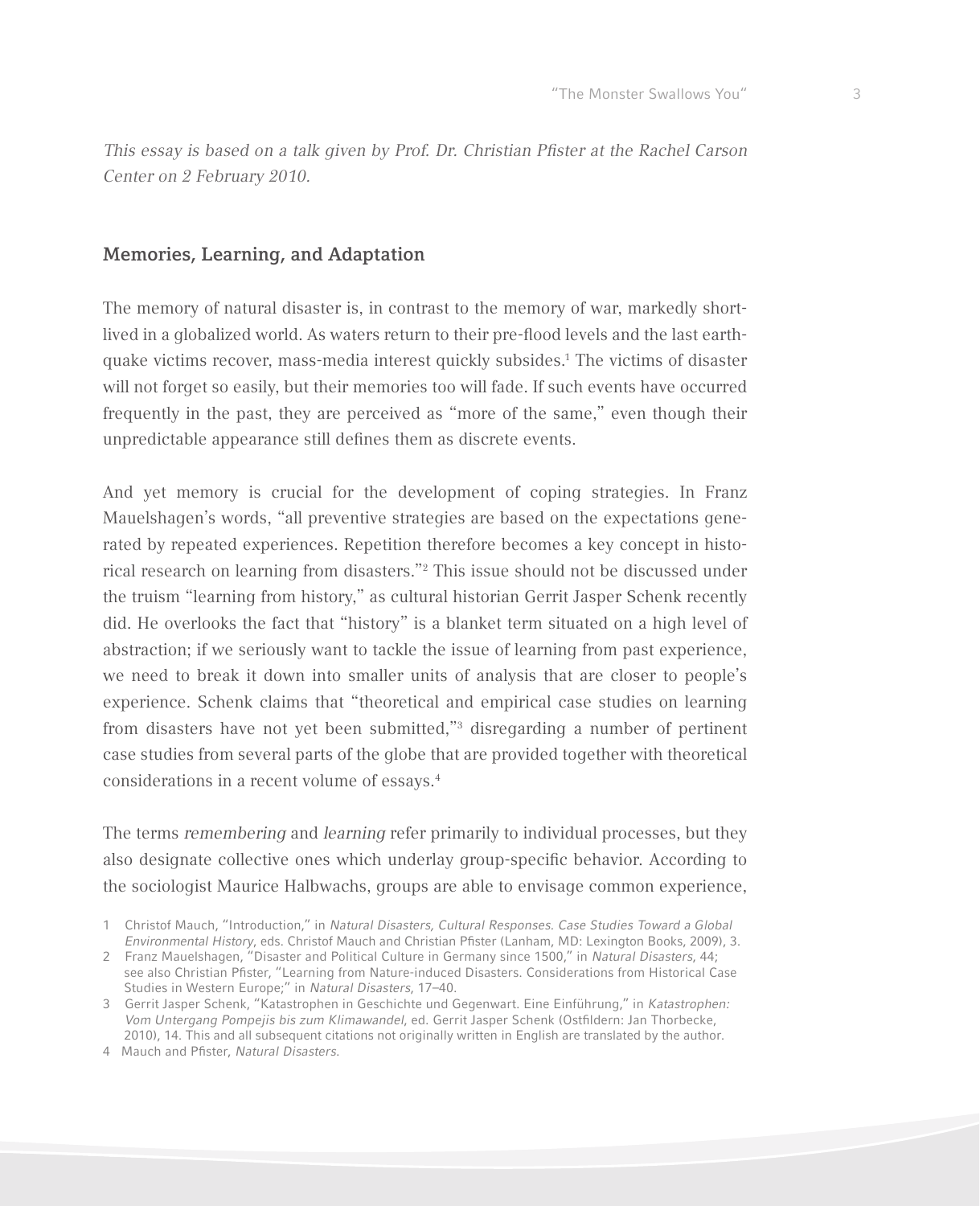#### 4 RCC Perspectives

thereby arriving at a "collective memory." As an example, he mentions family memory, which draws on everyday oral communication and also includes, of course, the remembrance of experienced disasters.<sup>5</sup> It is "social short term memory,"<sup>6</sup> which tends to be wiped out with the death of the last eyewitness of the event in question. Memories which go further back need to be underpinned with documents such as newspaper clippings, chronicles, and photo albums.

The concept of "cultural memory," introduced by Jan und Aleida Assmann, defines the "outer dimension of human memory," which is supported by media and includes the entirety of knowledge which governs our behavior.<sup>7</sup> Here, Aleida Assmann distinguishes between "functional memory" and "storage memory." "Functional memory" is group-oriented, value-connected, future-oriented, and necessarily selective, because it can only retain a fragment of the knowledge available. This knowledge is contained in the "storage memory," which is "a second-order 'social long-term memory,' a memory of memories in charge of the historical sciences." Issues held in storage memory need to be reprocessed in order to recall them to functional memory.<sup>8</sup>

Severe disasters need to be permanently remembered in order to safeguard against the same devastating impact if they recur. The more individuals and groups bear past events in mind, the greater the risk of their recurrence is perceived to be.<sup>9</sup> Natural hazards are of course retained in memory if they recur frequently, and the more frequently they occur, the more likely people are to anticipate them and to try to develop adequate adaptive strategies, which are always the result of learning processes and which can take different forms. In public policy, at least on the state or national level, learning from catastrophes takes place within networks that include politicians, administrators, scientists, and technical experts. At the local level, successful learning depends to a large extent on the initiative of community leaders and small groups who, at least in earlier times, tended to leave few if any records of their activities.<sup>10</sup> The term "cultures of disaster," coined by Harry E. Moore,<sup>11</sup> designates a bundle of

<sup>5</sup> Maurice Halbwachs, *La mémoire collective* (Paris: Presse Universitaire, 1950).

<sup>6</sup> Harald Welzer, *Das kommunikative Gedächtnis. Eine Theorie der Erinnerung*, 2nd ed. (München: 2008), 36.

<sup>7</sup> Welzer, *Gedächtnis*, 36.

<sup>8</sup> Aleida Assmann, *Erinnerungsräume. Formen und Wandlungen des kulturellen Gedächtnisses*, 2nd ed. (Munich: C.H. Beck, 2006), 134–35; Welzer, *Gedächtnis*, 36.

<sup>9</sup> Regula Enderlin Cavigelli, Risiko und Konflikt. Fallanalyse in der Kernenergiekontroverse und theoretische Reflexionen (Bern: Haupt, 1996), 25.

<sup>10</sup> Pfister, "Learning from Nature-induced Disasters," 20.

<sup>11</sup> E. Moore, "*And the Winds Blew*" (Austin, TX: University of Texas, 1964), 14.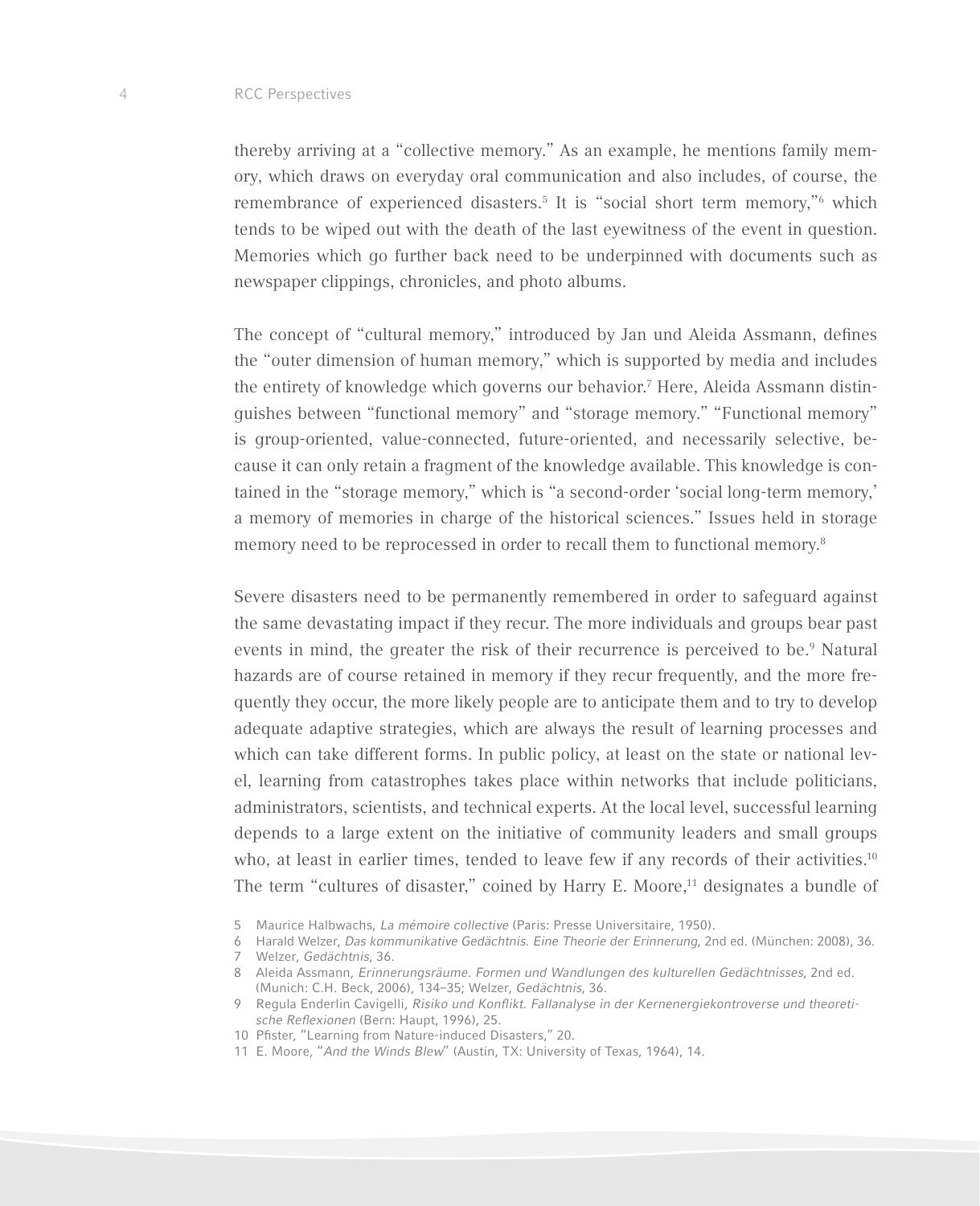

well-rehearsed practices of risk minimization and ways of coping with extraordinary situations that people have integrated into their daily lives so as not to be taken by surprise. The best known case study was presented by Greg Bankoff using the example of the Philippines.12 Christian Rohr prefers the term "culture of risk," as disasters have often been avoided by means of preventive practices.<sup>13</sup>

## **Memories of Disaster and Management Strategies in Traditional Western European Societies**

In Europe, we can see these cultures of risk at work in, amongst others, the "hydrographic societies"14 on the North Sea coast and the "nivographic societies"15 in the Alps.

Avalanches were an annual risk in the Alps and communities tried to minimize damage by keeping buildings out of the usual path of destruction.16 The loss of life, cattle, and buildings was only registered when avalanches struck large areas in exceptionally snowy winters.17 Some villages were shielded by protective forests, which were themselves protected by the authorities from being felled or utilized in any other way.<sup>18</sup> Alpine shelters exposed to avalanches were equipped with wedge-shaped stonewalls designed to divert the snow masses past both sides of the building.19 A case study of the culture of risk in the French Alps is provided by René Favier and Anne-Marie Granet-Abisset.<sup>20</sup>

The lives of inhabitants of the North Sea communities were shaped by storm tides. Up until the late eighteenth century, the failure of a dike resulted in the deaths of

- 12 Greg Bankoff, *Cultures of Disaster. Society and Natural Hazard in the Philippines* (London: Routledge Courzon, 2003).
- 13 Christian Rohr, Extreme Naturereignisse im Ostalpenraum. Naturerfahrung im Spätmittelalter und am *Beginn der Neuzeit* (Cologne: Böhlau, 2007), 59.
- 14 Mauelshagen, *Disaster and Political Culture*, 49.
- 15 Christian Pfister, "Die Katastrophenlücke des 20. Jahrhunderts und der Verlust traditionalen Risikobewusstseins," *GAIA Ecological Perspectives for Science and Society 3*, no. 18 (2009): 240.
- 16 René Favier and Anne-Marie Granet-Abisset, "Society and Natural Risks in France, 1500–2000: Changing Historical Perspectives," in *Natural Disasters*, 123.
- 17 Martin Laternser and Walter J. Amman,"Der Lawinenwinter 1951 und seine Auswirkungen auf den Lawinenschutz in der Schweiz," in *Am Tag danach. Zur Bewältigung von Naturkatastrophen in der Schweiz 1500–2000*, ed. Christian Pfister (Bern: Haupt, 2002), 153–168.
- 18 Verena Stöckli, "Der Bannwald. Lebensgrundlage und Kultobjekt," in Pfister, *Bewältigung*, 101–12.
- 19 Philippe Schoeneich, Denyse Raymond, Marie-Claude Busset-Henchoz, Spaltkeil, and Ebenhöch, " Traditionelle Lawinen-Schutzbauten in den Waadtländer Voralpen," in Pfister, *Bewältigung*, 147–52.
- 20 Favier et al., "Society and Natural Risks."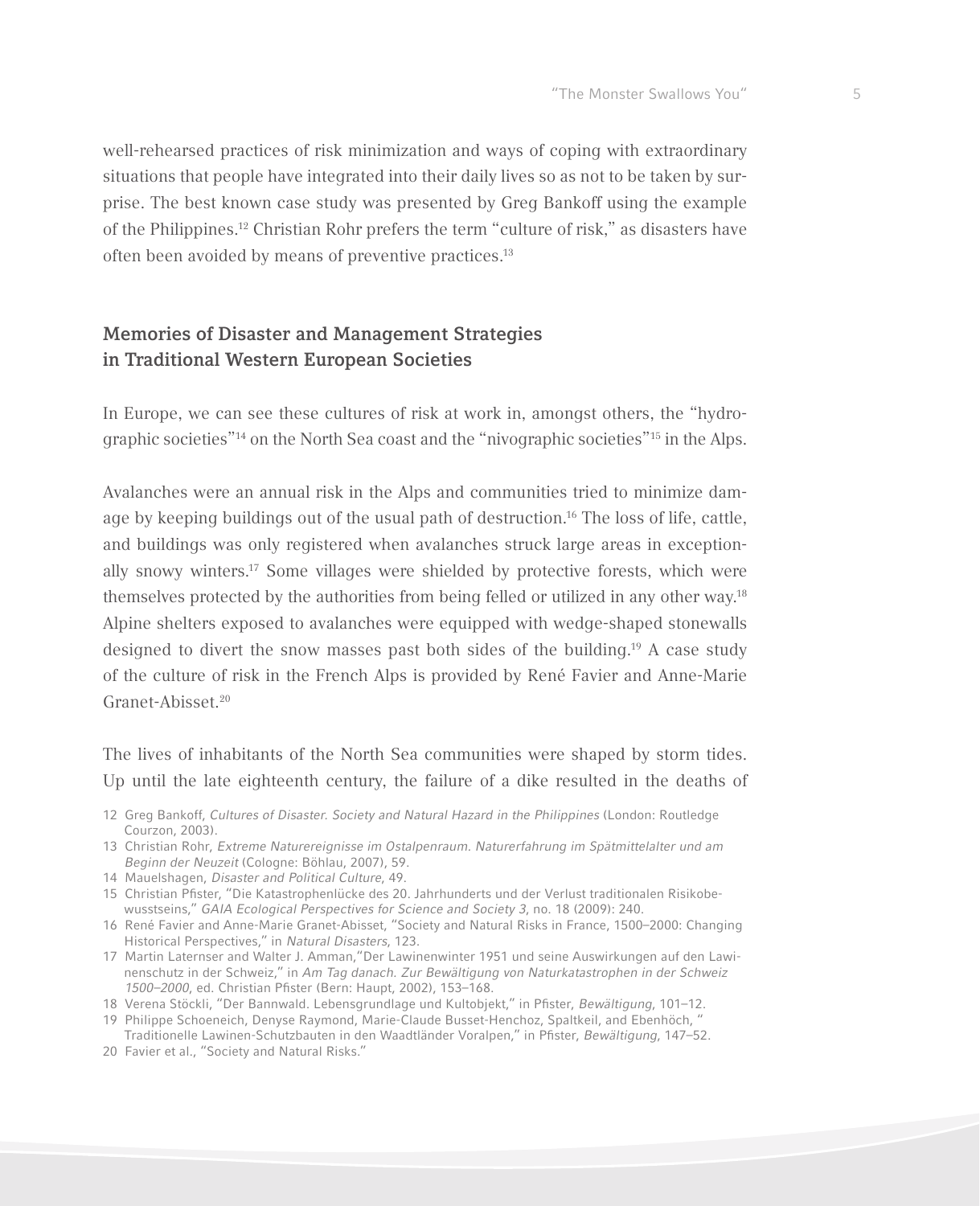thousands of humans and the destruction of livestock, and the salt water rendered the arable ground unusable for a long time afterwards. Immigrants into the region attracted by incentives such as fertile land and political privileges developed strategies for coping with, rather than avoiding, the dangers of the North Sea. Catastrophic storm tides, which repeatedly forced people to abandon land and settlements, have acted as a catalyst for technical improvements. $21$  The development of dike construction has been depicted as a learning process, in which successive floods led to greater scientific understanding, which in turn generated new technical skills. $22$  Installing dikes to encircle large coastal districts needed to be coordinated and required proper funding. Institutions such as dike laws, which were orally transmitted up to the early thirteenth century, established the proper maintenance of dikes. The first written record, found in Eike von Repgow's *Sachsenspiegel* (around 1230), mentions with reference to river dikes that any landowner unable to maintain the dikes would forfeit his land.<sup>23</sup> "No land without dike and no dike without land" was customary law for centuries.<sup>24</sup> Periodic inspections were needed to ensure adequate maintenance of dikes by skilled workers. The number of supervisors with a professional background rose over time.<sup>25</sup> The cost of inspection and maintenance was painstakingly documented in town accounts.26

Floods were also a major risk along rivers. Before riverbank protection became efficient in the nineteenth century, most rivers followed a natural meandering course that was often altered by severe floods. In order to avoid major losses, low-lying land along the rivers remained communal space, on which local inhabitants were not allowed to build.27 Traditional early warning systems were already well developed in eighteenth-century Upper Engadin (Switzerland): guards were appointed to monitor the Inn River at night if floods were expected. If the water levels threatened villages, they alerted the population. A gender-specific division of tasks was rehearsed. Men

<sup>21</sup> Mauelshagen, *Disaster and Political Culture*, 51.

<sup>22</sup> Norbert Fischer, *Wassersnot und Marschengesellschaft: Zur Geschichte der Deiche in Kehdingen* (Stade: Landschaftsverb. der Ehemaligen Herzogtümer Bremen und Verden, 2003), 45, as cited in Mauelshagen, *Disaster and Political Culture*, 71.

<sup>23</sup> Hans Joachim Kühn, *Die Anfange des Deichbaus in Schleswig-Holstein* (Heide: Westholsteinische Verlagsanstalt Boyens, 1992), 83, as cited in Mauelshagen, *Disaster and Political Culture*, 71.

<sup>24</sup> Mauelshagen, *Disaster and Political Culture*, 53.

<sup>25</sup> Ibid., 54.

<sup>26</sup> Adriaan de Kraker, "Reconstruction of Storm Frequency in the North Sea Area of the Preindustrial Period, 1400–1625 and the Connection with Reconstructed Time Series of Temperatures," *History of Meteorology 2*  (2005): 51–69.

<sup>27</sup> Dirk van Laak, "Infra-Strukturgeschichte," *Geschichte und Gesellschaft 27*, no. 3 (2001): 381.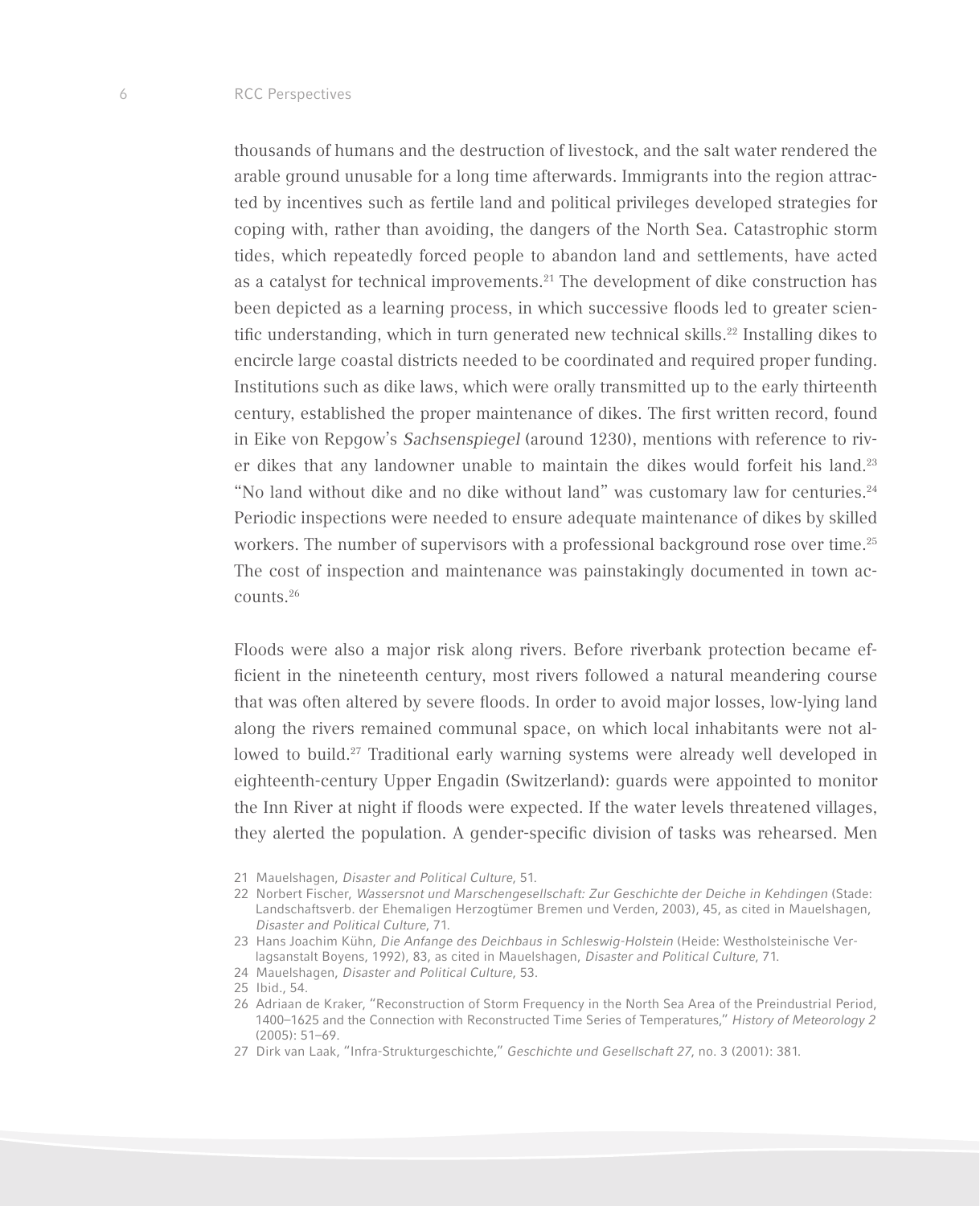

assisted in reinforcing the river embankments whereas women snatched up valuable belongings and drove the cattle uphill to safe places.<sup>28</sup> Bridges were still exposed to the floods and needed special protection. We have documentary records of another kind of institutionalized flood prevention in late fifteenth century Basel. In the case of the Rhine threatening to burst its banks, a squad of men with hooks was called up onto the bridge, their task being to prevent the bridge from being damaged by fishing out drifting logs from the flood waters. This preventive strategy was introduced after an extreme flood in August 1480.<sup>29</sup>

A further form of institutionalized prevention is known from the Austrian city of Salzburg. A rockslide from the "Mönchsberg," a cliff-like hill above the town, overwhelmed the narrow street beneath it in the early morning of 16 July 1699, causing more than 220 casualties. In order to prevent this kind of disaster from recurring, "mountain cleaners" were occasionally engaged until 1778. Subsequently, "mountain cleaning" was performed annually. Since 1976, this task has been funded by Salzburg municipal council.30 Guido Poliwoda is the first environmental historian who has systematically documented a process of learning from disaster over several decades, in this case in the German electorate and later kingdom of Saxony. The regions along the Elbe River were frequently devastated by ice floods between 1784 and 1845. The recurrence of such disasters led to the development of coping strategies that were in the end highly successful, judging by the efficient management of an extremely severe flood in 1845.<sup>31</sup>

The documentation of disasters, extreme events, and miraculous signs in the "cultural memory" of a community is a key element of risk cultures.32 In China, this tradition reaches back over two thousand years.33 Several forms of "memoria" were known in traditional societies. Communication of risk was one of the chroniclers' main objectives: their task involved noting down narratives of extraordinary events memorable for society, such as extreme weather conditions, natural disasters, fires, and famines.

- 28 Pfister, "Learning from Nature-Induced Disasters," 24.
- 29 Pfister, "Katastrophenlücke," 241.
- 30 Karin Hauer, *Der plötzliche Tod. Bergstürze in Salzburg und Plurs kulturhistorisch betrachtet* (Vienna: LIT Verlag, 2009).
- 31 Guido N. Poliwoda, *Aus Katastrophen lernen. Sachsen im Kampf gegen die Fluten der Elbe 1784 bis 1845* (Cologne: Böhlau, 2007).
- 32 Franz Mauelshagen, *Wunderkammer auf Papier. Die Wickiana zwischen Reformation und Volksglaube*  (Zürich: Studentendruckerei, 2008).
- 33 Q.-S. Ge, J.-Y. Zheng, Y.-Y. Tian, W.-X Wu, X. Fang, Q. Fang, and W.-C. Wang, "Coherence of Climatic Reconstruction from Historical Documents in China by Different Studies," *International Journal of Climatology*, 28 (2008): 1007–24.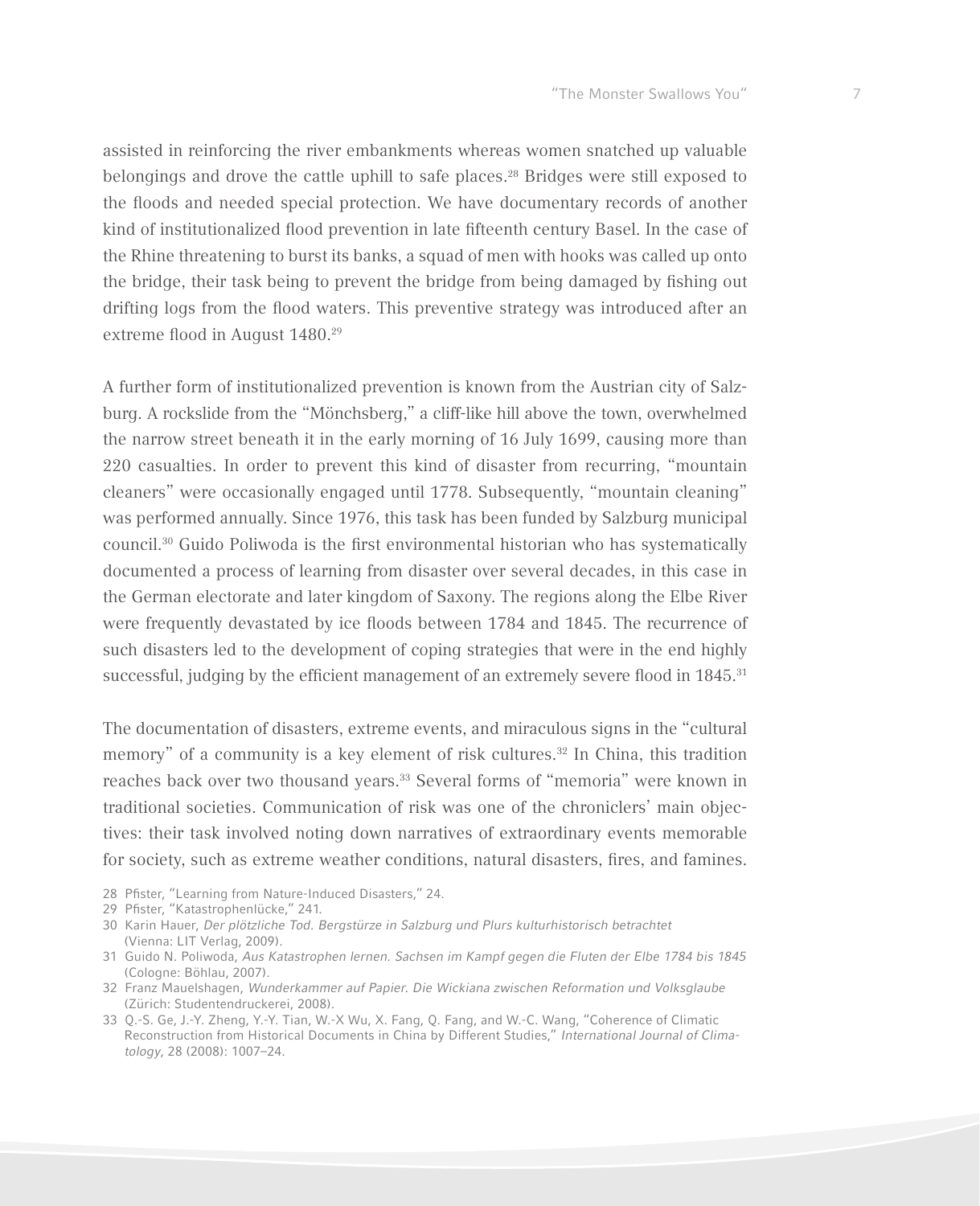Where possible, chroniclers tried to compare the severity of such events with examples from the past. In the case of inundations, they often referred to destroyed bridges or flooded streets.34 In the case of storms, they cited the destruction of spires and brick houses, or the eradication of large oak trees as evidence of extreme gale force.<sup>35</sup> This information, however, even if it was communicated to the public in some form, was soon forgotten. Sometimes memories took the form of a distinct genre of vernacular poetry, as is documented for the severe winter storm Barbara in Portugal (4 December  $1739$ <sup>36</sup> and for the devastating flood of the Drac River in Grenoble (France) on 15 September 1733. The grocer André Blanc dit la Goutte tells the story of the disaster in a long poem of 560 alexandrines written in the dialect of the Dauphiné entitled *Grenoblo malherou* (Unfortunate Grenoble), which was published two months after the event.37 The following lines are particularly evocative:

*The ground vanishes, the mountains descend; Observably, brooks and rivers rise; Grenoble and its surroundings are below a real sea; (...) Everything trembles, the cattle, the birds, and humans; (...) Grenoble, you are lost. The monster swallows you.*<sup>38</sup>

Memorials in the public sphere were particularly well suited to recall the memory of historic events, as Pierre Nora has shown in his groundbreaking work on *Lieux de mémoire* in France.<sup>39</sup> High water marks chiseled on the walls of public or private buildings<sup>40</sup> were a convenient way to compare the frequency and severity of floods over time. At the same time, they were used as points of comparison for each subsequent flood. Rather than being purely communicative, high water marks can be read as

37 Gunhild Hoyer and Gaston Tuaillon, "Blanc La Goutte. Poète de Grenoble. Œuvres complètes," in *Le Monde Alpin et Rhodanien*, 4/2002, 16–34, as cited in Denis Cœur, *La Maitrise des Inondations dans la Plaine de Grenoble (XVIIe–XXe) siècle)*. Enjeux Techniques, Politiques et Urbains. Ph.D. diss., Institut d' Urbanisme de Grenoble. Grenoble, Université Pierre Mendès France, 2003, Vol. 1, 85. Part of this thesis was published without the reference to the poem. Denis Cœur, La plaine de Grenoble face aux inondations: Genèse d'une politique publique du XVIIe au XXe siècle (Versailles: Quae éditions, 2008).

- 39 Pierre Nora, Les lieux de mémoire, vol. 3 (Paris: Gallimard, 1997).
- 40 Jan Munzar, Matthias Deutsch et al. "Historical Floods in Central Europe and Their Documentation by Means of Floodmarks and Other Epigraphical Monuments," *Moravian Geographical Reports 14*, no. 3 (2006): 26–44.

<sup>34</sup> Rudolf Brázdil, Zbigniew W. Kundzewicz, and Gerardo Benito, "Historical hydrology for studying flood risk in Europe," *Hydrological Sciences Journal* 51 (2006): 741.

<sup>35</sup> Christian Pfister, Emmanuel Garnier, Joao Alcoforado Maria, Dennis Wheeler, Jürg Luterbacher, Fatima Nuňes, and Joao Paolo Taborda, "The Meteorological Framework and the Cultural Memory of Three Severe Winter-Storms in Early Eighteenth-Century Europe," *Climatic Change* 101, no. 1 (2010): 281–310.

<sup>36</sup> Pfister et al., "Winter-Storms in Early Eighteenth-Century Europe."

<sup>38</sup> See Cœur, Maîtrise, 86.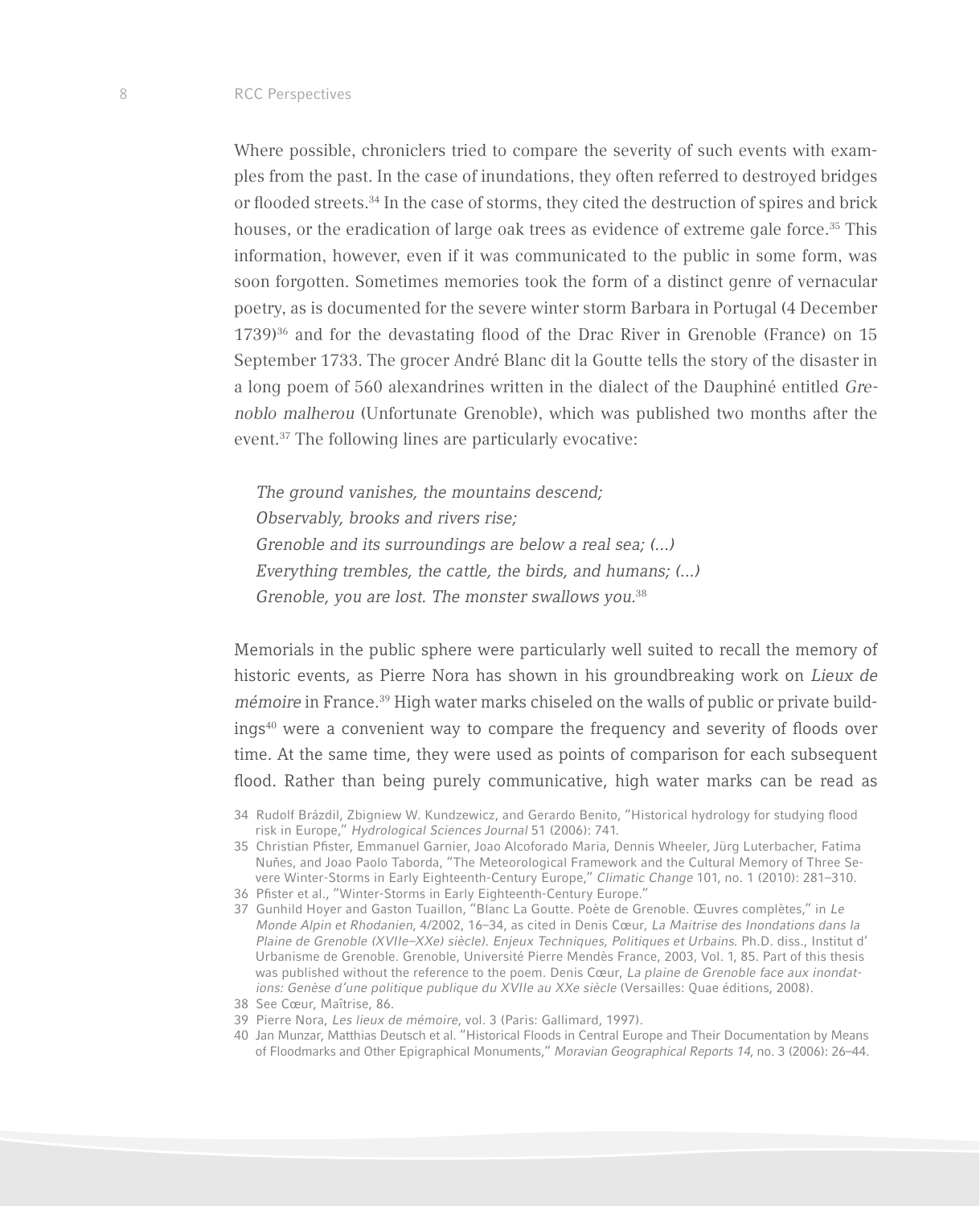visual expressions of institutional risk memory in the sense of the insurance industry, which defines risk as the likelihood that a loss of a certain magnitude will occur.<sup>41</sup>

One of the most eye-catching assemblages of high water marks is inscribed on the wall of the "Gartenhaus" situated on the bank of the Tauber River in Wertheim in southern Germany (see figure 1). Each of the 24 marks on the wall of this house tells a story which can be investigated in contemporary local chronicles. For example, for the year 1732 we read that the flood on the night of 29–30 September 1732 destroyed 32 houses including the furniture, the equipment and most of the livestock therein, as well as the bridge, the church, and part of the hospital. Only three people were killed. The disaster was seen by many at the time as "divine retribution."<sup>42</sup>

The memorial in the harbor in Tönning on the German North Sea Coast recalls three severe storm tides in the nineteenth and twentieth centuries. Like the memorials for the victims of the world wars, storm tide memorials in the public sphere, such as these, are conceived as lieux de mémoire (Pierre Nora), except that in this case the memory concerns the victims of natural disasters rather than soldiers who died for the fatherland. The Tönning memorial is exceptional because it explicitly communicates a warning for the future: "Watch out for the next flood."43



**Figure 1:**  Wertheim. *Photograph by Rüdiger Glaser*

Ex-votos are votive offerings to a saint or to the Virgin Mary in fulfillment of a vow; they represent another form of cultural disaster memory. Quite often, ex-votos were produced in order to bear witness for posterity to divine intervention which resulted

<sup>41</sup> Christian Rohr, "Measuring the Frequency and Intensity of Floods of the Traun River (Upper Austria), 1441–1574," *Hydrological Sciences* 51, no. 5 (2007): 835; and Pfister, "Katastrophenlücke," 242.

<sup>42</sup> Susanne Kiermayr-Bühn, *Leben mit dem Wetter, Klima, Alltag und Katastrophe in Süddeutschland seit 1600* (Darmstadt: WBG, 2009), 72–73.

<sup>43</sup> Michael Kempe, "Memories of Natural Disasters in Northern Germany from the Sixteenth Century to the Present," *Medieval History Journal* 10, nos. 1–2 (2007): 327–54.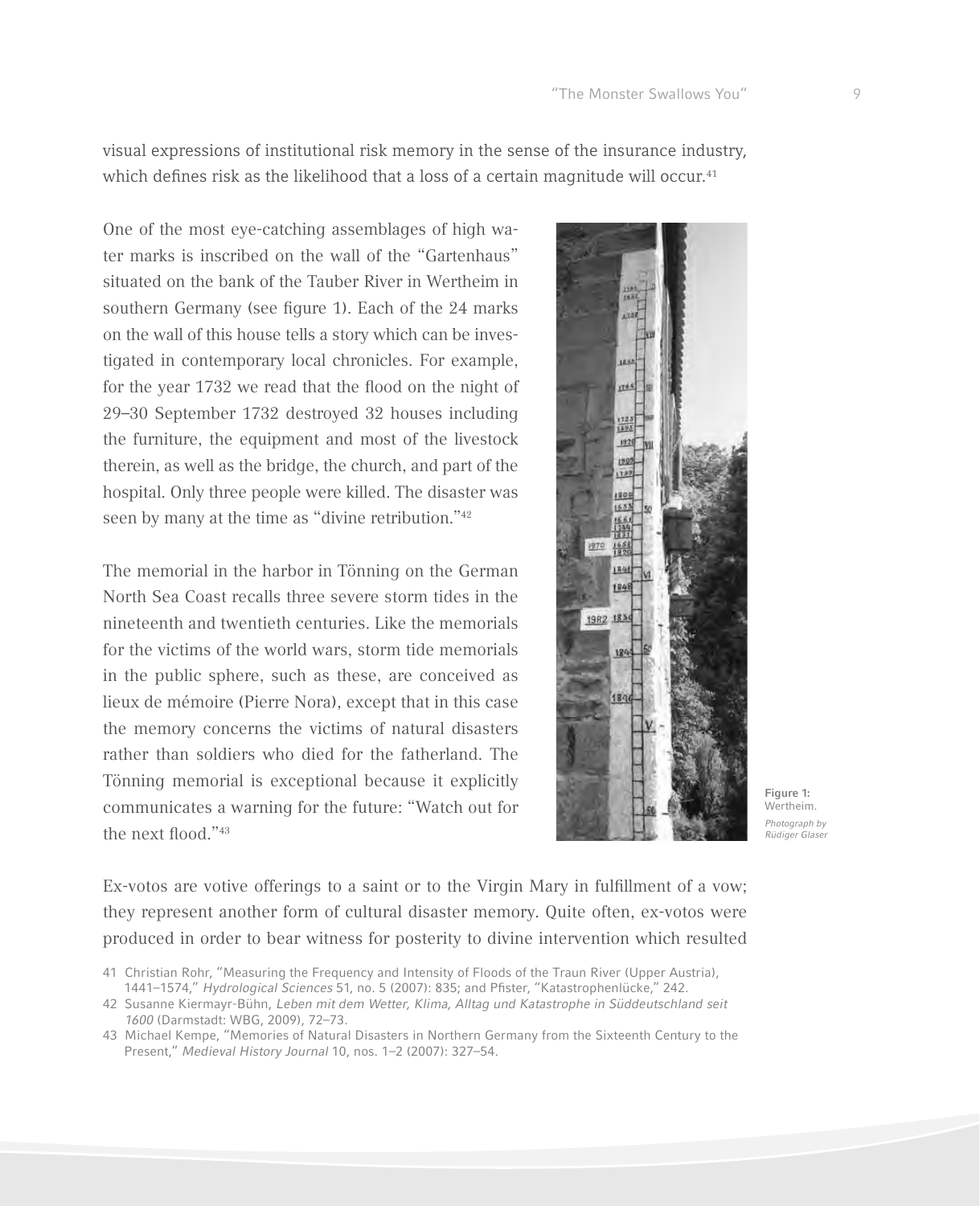

**Figure 2:**  Painting of the Flood of Solothurn 1651. On display in the Spitalkirche zum Heiligen Geist, Solothurn, Switzerland. *Photograph by Erich Weber*

> in escape from a situation of individual or collective emergency.44 An ex-voto may be a painting, medal, or even a football shirt that is exhibited in a public space, often in a church. Figure 2 shows a painting commissioned in memory of a dramatic flood in the town of Solothurn (western Switzerland) on 30 November 1651. At that time, the waters of the Aare River carried a huge amount of driftwood which jammed at the bridge, damming the water and diverting it into the town. In despair, the frightened citizens vowed to recognize the help of Virgin Mary if the town was spared. Subsequently, the bridge collapsed and the water level within the town decreased. Today, this ex-voto is on display in a local church.<sup>45</sup>

> Likewise, religious buildings may serve as disaster memory in the public domain. In 1606, a small chapel, which can still be seen today, was built near Lake Ruitor in the Aosta valley, some fifteen kilometers south of the southern entrance of the Mont Blanc tunnel, above the town of La Thuile (see figure 3, p. 11). Its significant human history is known from a lengthy article by Martino Baretti published in the Bulletin of the

- 44 Georges Didi-Huberman, Ex-voto: *image, organe, temps* (Paris: Bayard, 2006).
- 45 Christian Pfister, "Klima und Naturkatastrophen," in *Berns mächtige Zeit. Das 16. und 17. Jahrhundert neu entdeckt*, ed. André Holenstein (Bern: 2006), xx.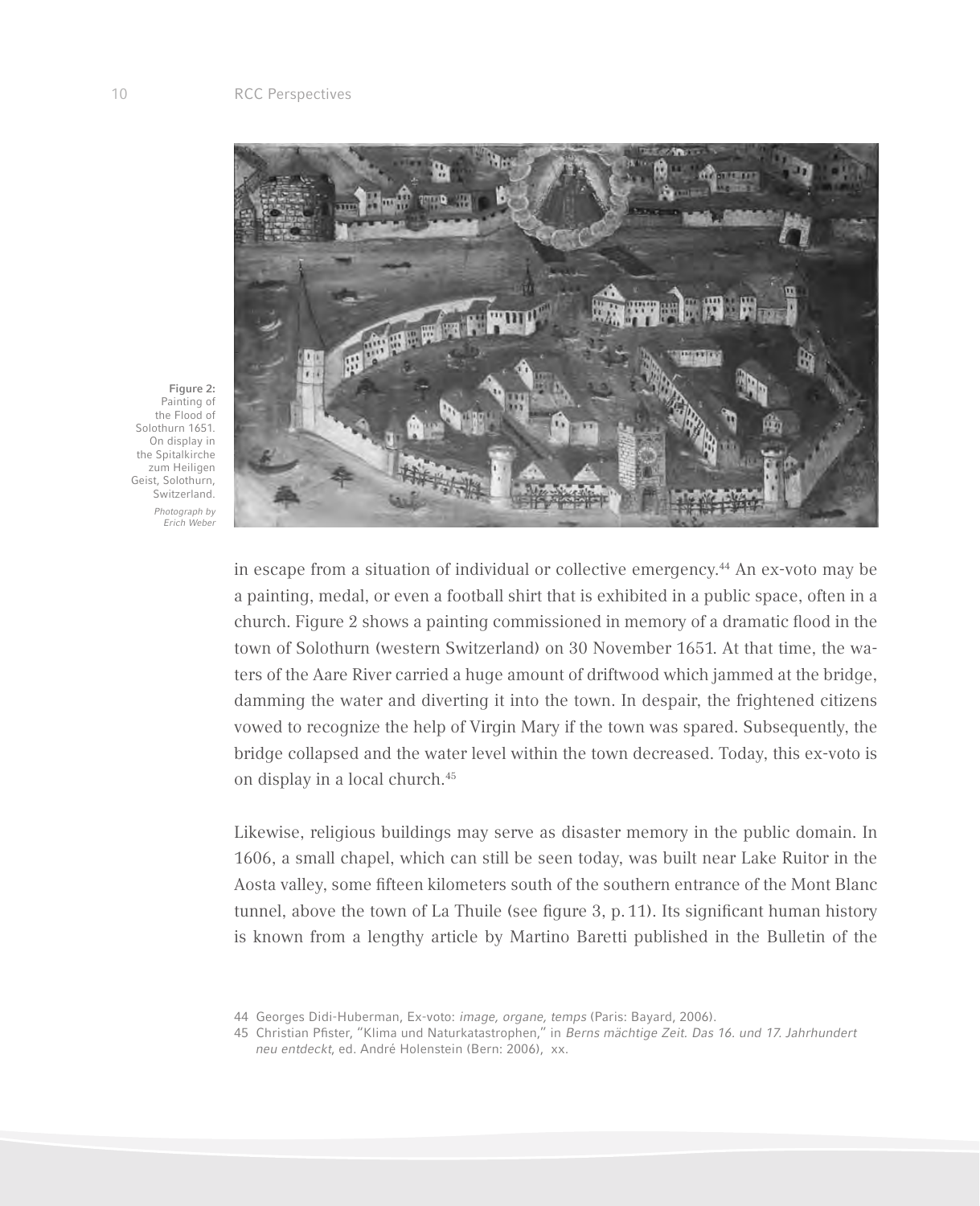

**Figure 3:**  Chapel Lake Ruitor, built 1606. *Photograph by*  Christian Pfister

Italian Alpine Club in 1880.46 At the climax of the second major phase of the Little Ice Age in the 1590s, the advance of the nearby glacier led to annually recurring floods which lasted for almost a decade. The imminence of the advancing glacier was first noticed in 1594, when a wall of water from the lake destroyed houses, barns, forests, and meadows on its way down to La Thuile. A disaster of similar magnitude occurred the following year. The recurrence of the flooding upset the political authorities of the Duchy of Aosta. During the years that followed, they tried to find a technical solution to the problem by having an "engineer" construct a tunnel to evacuate water from the lake. However, this project ultimately failed for technical reasons. In 1603, efforts to prevent the floods by technical means were abandoned. Instead, it was decided to build a chapel near the lake in order to halt the further advance of the glacier. The chapel, dedicated to Santa Margherita, became the destination of a procession to the lake each year on 20 July which contributed to the renewal of the memory of the flood disasters.47

<sup>46</sup> Baretti, Martino, "Il Lago del Rutor (Alpi Graje Settentrionali)," *Bollettino del Club Alpino italiano* 14, no. 41 (1880): 43–95.

<sup>47</sup> Christian Pfister, "Climatic Extremes, Recurrent Crises and Witch Hunts: Strategies of European Societies in Coping with Exogenous Shocks in the Late Sixteenth and Early Seventeenth Centuries," *The Medieval History Journal* 10, nos. 1–2 (2007): 1–41.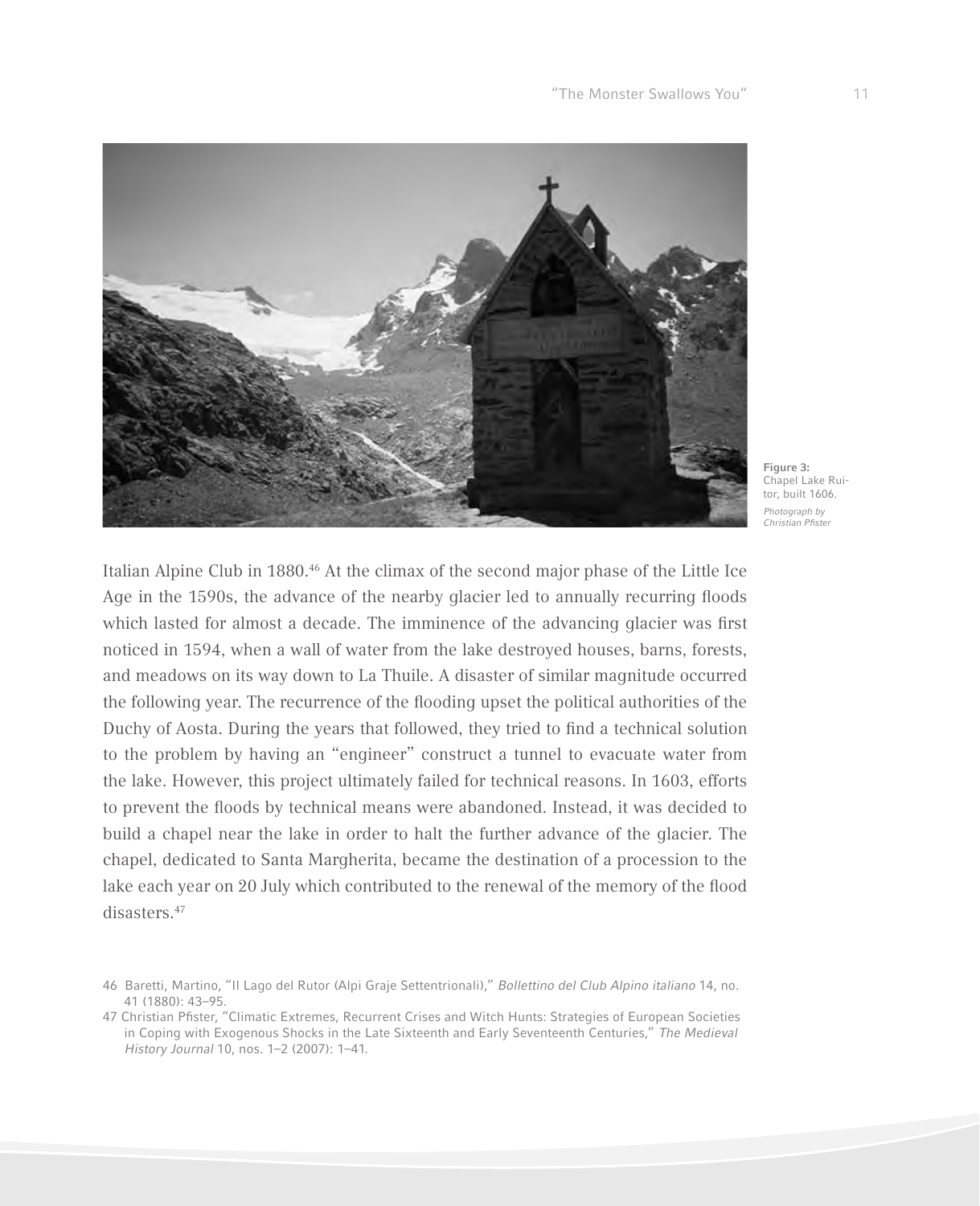

**Figure 4:**  The "hail memorial" in the urban district of Kripp (in Remagen, Rhineland-Palatinate, Germany). *Photograph by Horst Krebs.*

Hailstorms in history have so far been largely disregarded, even by disaster historians.<sup>48</sup> With the exception of the well-known hailstorm in June 1788 (the year which preceded the French Revolution), $49$ the fact that a hailstorm could almost annihilate crops within a broad area, completely ruining the affected households and villages, has been overlooked. In some regions, experiences of hailstorms gave rise to annual "hail processions" in the early summer, which were another form of institutionalized disaster memory. Often they ended near small stone cross memorials in the fields, where a high mass was celebrated (see figure  $4$ ).<sup>50</sup>

### **Deleted, Suppressed, and Lost Memories**

What happens when these processes of remembering disaster are not initiated? Like remembering, forgetting is chiefly an individual process, but there are also interfaces with collective processes. Some disasters, even severe and large-scale ones, were never inscribed in the "cultural memory," as will be shown. In some cases, the collective memory of certain individuals was intentionally deleted, whereas the memory of an event tends to be forgotten in the "storage memory" after some time has passed.

Firstly, some words about the deleting of memory: the Latin term *damnatio memoriae*  refers to expunging all memory of a person from the collective mind for posterity.

49 Richard Grove, "The Great El Niño of 1789–93 and its Global Consequences: Reconstructing an Extreme Climate. Event in World Environmental History," *The Medieval History Journal* 10, no. 75 (2007): 92–93.

<sup>48</sup> Rudolf Brázdil, Hubert Valášek, and Zbynek Svitak, "Meteorological and Hydrological Extremes in the Dietrichstein Domains of Dolni Kounice and Mikulov between 1650 and 1849 according to Official Economic Records of Natural Disasters," Geografický časopis 55, no. 4 (2003): 325–53; Rudolf Brázdil, Hubert Valášek, and Katerina Chromá, "Documentary Evidence of an Economic Character as a Source for the Study of Meteorological and Hydrological Extremes and their Impacts on Human Activities," Geografiska Annaler A 88, no. 2 (2006): 79–86; Franz Mauelshagen, "Sharing the Risk of Hail: Insurance, Reinsurance, and the Variability of Hailstorms in Switzerland, 1880-1932," *Environment and History* 1 (2011); and Eleonora Rohland, *Sharing the Risk. Fire, Climate and Disaster. Swiss Re 1864–1906* (Lancaster: Crucible Books, forthcoming).

<sup>50</sup> Krebs, Horst. "Kripper Hagelkreuz," http://www.geschichte-kripp.de/32.html (2008, accessed May 2010); Hans Ehlert, "Der Hagelfeiertag im Lande Braunschweig," *Braunschweigische Heimat* 1 (1974).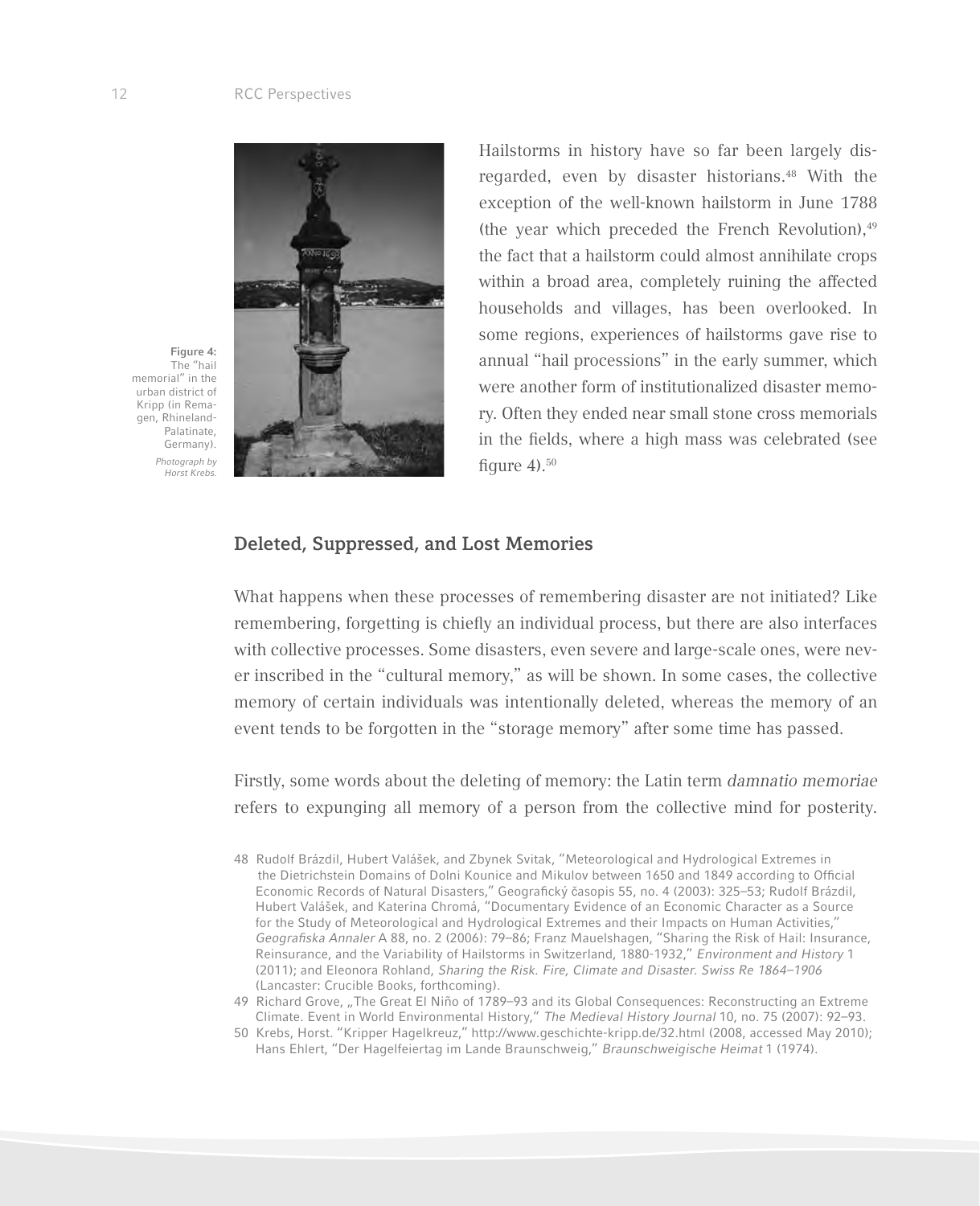Although the term itself is a neologism, it refers back to actions that were customary in the Roman Empire, in which the names of detested persons were deleted from the Annals and their statues destroyed. Merely pronouncing the name of the damned person was taboo. The felling of monuments is a present-day form of damnatio memoriae, as with the toppling of Saddam Hussein's statue in Baghdad in spring 2003. Another form of this process is documented from the dark period after the end of Nazi rule in 1945, when the only stamps still available in Germany bore the portrait of Adolf Hitler. Various measures were taken in different postal districts to avoid the memory of the now hated *Führer*. Some officials had his portrait garbled with a rubber mark or with a skull. Others branded it with the overprint "Deutschlands Verderber," meaning Germany's ruin.

The memory of some severe disasters was blurred by obscuring the real causes. The best known case is the San Francisco earthquake of 1906. It caused damage costing fifty billon dollars (in modern terms; this was the value estimated in 2008) and is therefore one of the most expensive natural disasters ever recorded.51 The extraordinarily high cost of the damage was chiefly the result of leaking gas pipes causing fires that could not be easily extinguished, and the town was swiftly rebuilt. However, the authorities were unable to cope with the earthquake and its consequences. Efforts by geologists to introduce standards for earthquake-proof buildings were disregarded. Instead, the fact of the earthquake fell victim to a "conspiracy of silence" (Christof Mauch), and the disaster was officially renamed the "Fire of San Francisco."52 The underlying message is obvious: fire is a hazard that humankind can handle, in contrast to earthquakes.<sup>53</sup>

Moreover, there are cases in which even extraordinarily severe disasters were not inscribed in the cultural memory at all. One example is the series of violent winter storms which ravaged western and central Europe between 14-18 January 1739. In

<sup>51</sup> The losses amounted to between 350 and 500 million US dollars (estimated value in 1906). The equivalent value in the year 2009 was estimated using the change in wages for unqualified labour, see MeasuringWorth, "Seven Ways to Compute the Relative Value of a U.S. Dollar Amount—1774 to Present," http:// www.measuringworth.com/uscompare/ (accessed May 2010).

<sup>52</sup> Christof Mauch, "Silberstreifen. Naturkatastrophen und Fortschrittsoptimismus in der amerikanischen Geschichte," in André Kirchhofer, Daniel Krämer, Christoph Maria Merki, Guido Poliwoda, Martin Stuber, and Stepanie Summermatter, Nachhaltige Geschichte. Festschrift für Christian Pfister (Zurich: Chronos 2009), 149–67.

<sup>53</sup> Christoph Strupp, "'Nothing Destroyed that Cannot Speedily Be Rebuilt.' San Francisco und das Erdbeben von 1906," in *Städte aus Trümmern. Katastrophenbewältigung zwischen Antike und Moderne*, eds. Andreas Ranft and Stephan Selzer (Göttingen: Vandenhoeck 2004), 132–71.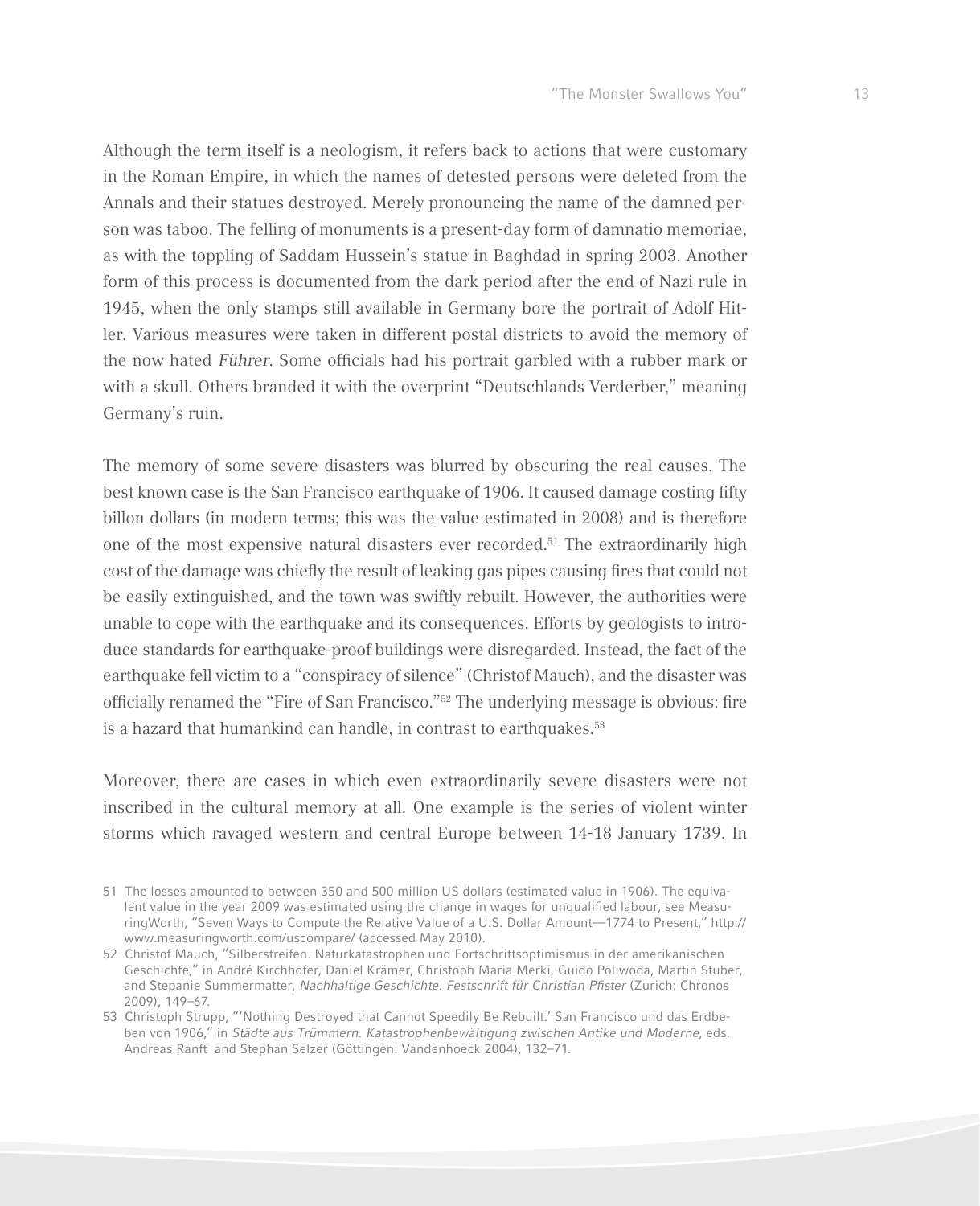the main study of this event, the storm series is named Hilaire-Prisca after the saint's days of the first and the last day of its occurrence ("Hilaire" on 14 January and "Prisca" on 18 January), in line with the age-old practice of naming historic storms and floods on the North Sea coast after the saint's day on which they occurred.54 On the continent, the storms persisted for about 100 hours, which is unique within at least the last 250 years. Given the extensive damage caused to buildings and the uprooting of forests and orchards, the socio-economic impact of the storms can be described as war-like. Just in the one tiny Swiss community of Beckenried (Canton Nidwalden), the local priest recorded the destruction of a thousand fruit trees. In several places in France and Switzerland, chroniclers mentioned spires destroyed and church roofs blown away by the gales. Even people were swept off their feet, and waterspouts were observed on lakes.55 In many cases, people fled outdoors in panic when their homes were devastated by the high winds. The majority of farms in rural communities lost their roofs at the harshest time of year. Though these storms were well-chronicled, they were not retained in the collective memories of France and Switzerland.

The fact that this disaster was effectively lost to memory was a significant factor in the greenhouse discourse in France in the wake of the winter storm Lothar which devastated France, Switzerland, and southern Germany on 26 December 1999. In France, eighty-eight people died, and 400,000 telephone and power supply lines were knocked out, leaving two million people without electricity, in some cases for weeks. The insured losses were estimated at 5.5 billion Euros.<sup>56</sup> The unexpected vulnerability of modern society to the forces of nature traumatized the French public. In order to allay public anxieties, both the media and politicians stressed the exceptional character of the "storm of the century." The famous climate historian Emmanuel Le Roy Ladurie declared: "France has never experienced such a disaster! No event of comparable severity is known in the sources for at least four centuries."57 Le Roy Ladurie's claim contributed to strengthening public acceptance of climate change. If the storms were really unprecedented, as he suggested, then the most likely explanation must be the

<sup>54</sup> Today, the German Weather Services (DWD) name cyclones in alphabetical order, respecting gender equality by alternating between female and male names; FU-Berlin: Institut für Meteorologie, "Geschichte der Namensvergabe," http://www.met.fu-berlin.de/wetterpate/historie/ (accessed July 2009).

<sup>55</sup> Daniel Krämer, "Als die Buchen und Tannen 'wie Vögelein' flogen. Die Winterstürme 'Marcellus' und 'Prisca' am 16. und 18. Januar 1739 und ihre Auswirkungen in der Zentralschweiz," *Geschichtsfreund* 162 (2009): 143–76.

<sup>56</sup> Schweizerische Rückversicherungs-Gesellschaft (ed), *Natur- und Man-made-Katastrophen im Jahr 2006* (Zurich: Swiss Re, 2007).

<sup>57</sup> Pierre le Hir, "Les historiens stupéfiés par la violence des dernières tempêtes," *Le Monde*, 7 January 2000.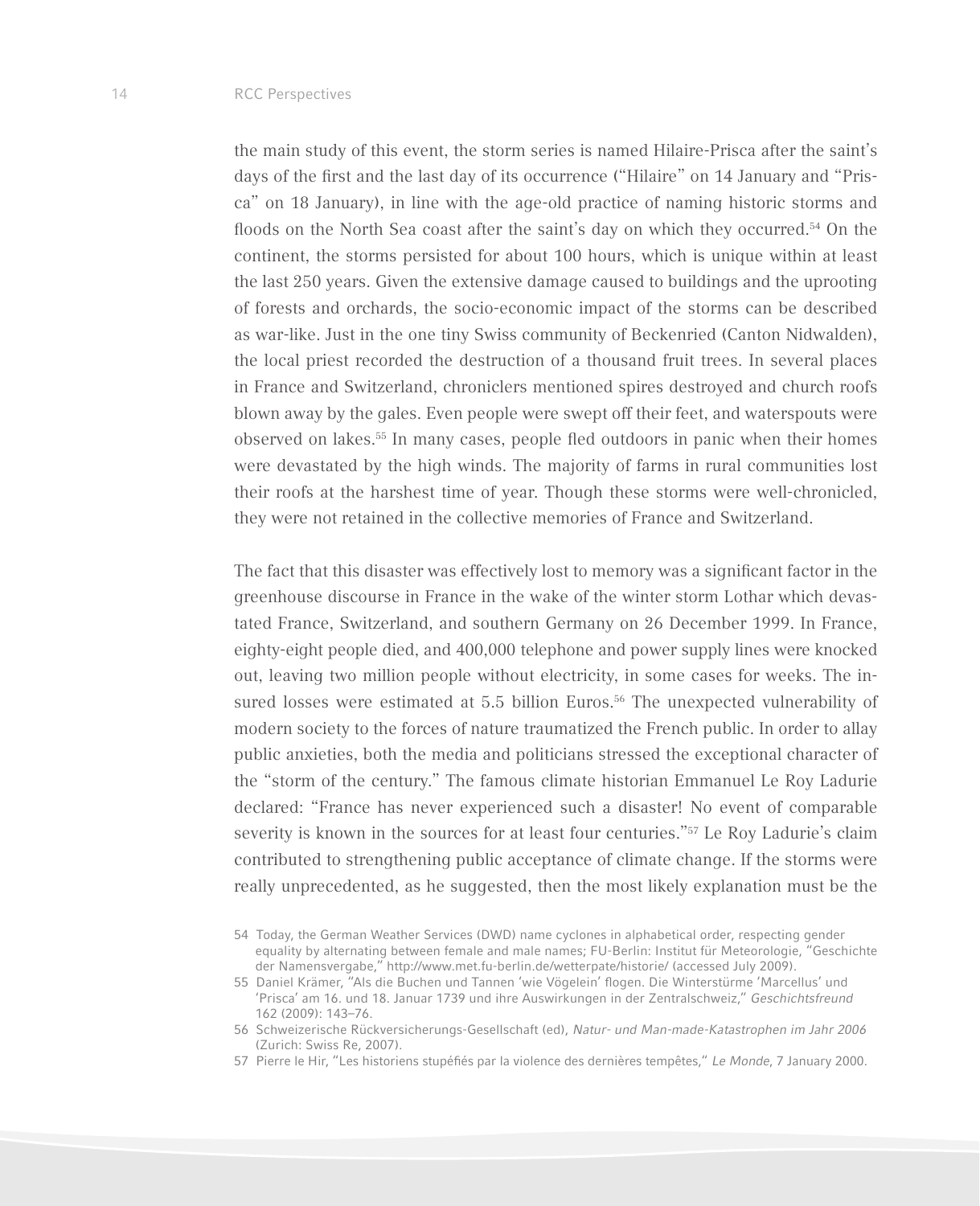hitherto disregarded greenhouse effect. For many French, the shock of Lothar was a wake-up call in this respect,<sup>58</sup> though its interpretation turned out to be questionable later on.

Why was the memory of Hilaire-Prisca not retained, neither in France nor in the Swiss cantons? One reason might be that the storms did not claim many victims. In England, the memory of a similar event, the Great Storm of 7-8 December 1703, was retained because it took the life of about eight thousand mariners and sunk thirteen Royal Navy vessels at a pivotal time (England was engaged in the War of the Spanish Succession against France).59 Another reason might be related to the magnitude and ubiquity of the damage Hilaire-Prisca caused. Only the very poorest households were assisted in the Swiss cantons. Being more generous in such conditions would not only have exceeded the resources of the municipal and national treasuries, but even the capabilities of modern insurance prior to the introduction of a worldwide reinsurance system. The sheer inability of authorities to provide desperately needed assistance contravened the principles of paternalism, which was the primary legitimacy of the ruling aristocracy, and this may be an important reason why this event was not inscribed in the cultural memory.<sup>60</sup> The earthquake in 1556 in Shaanxi, China, seems to be a similar case. Though it tops the list of the deadliest earthquakes in human history, scoring eight on the Richter scale and allegedly claiming 830,000 victims, it is only scantily described in the Chinese historiography. According to Andrea Janku, the imperial administration was not able to provide disaster relief because it it no longer had adequate resources, having had huge expenditures for frontier defense in previous years. Hence, court historians did not have any motive to glorify the generosity of the regime.<sup>61</sup>

Finally, in looking at the non-remembrance of disasters, we have to consider the case of Switzerland, where the sheer lack of severe disasters between 1882 and 1976 led to a process of unlearning, resulting in a total lack of civilian disaster awareness and

- 58 Pfister et al., "Winter-Storms in Early Eighteenth-Century Europe."
- 59 Historian Trevelyan describes the possible role of the event in history thus: "English naval supremacy was nearly broken and the war lost by the sudden, brief and unprovoked intervention of a neutral power. The Great Storm, without rival in the recorded history of our islands." George Maculay Trevelyan, *England under Queen Anne. Part 1—Blenheim* (London: Longmans, 1930), 308.
- 60 Pfister et al., "Winter-Storms in Early Eighteenth-Century Europe."

<sup>61</sup> Andrea Janku, "'Drei lebenslange Freunde / In einer Nacht dem Sand anheim gegeben.' Das Erdbeben von 1556 in Shaanxi (China) " in *Katastrophen. Vom Untergang Pompejis bis zum Klimawandel*, ed. Gerrit Jasper Schenk (Ostfildern: Jan Thorbecke Verlag, 2010), 81–92.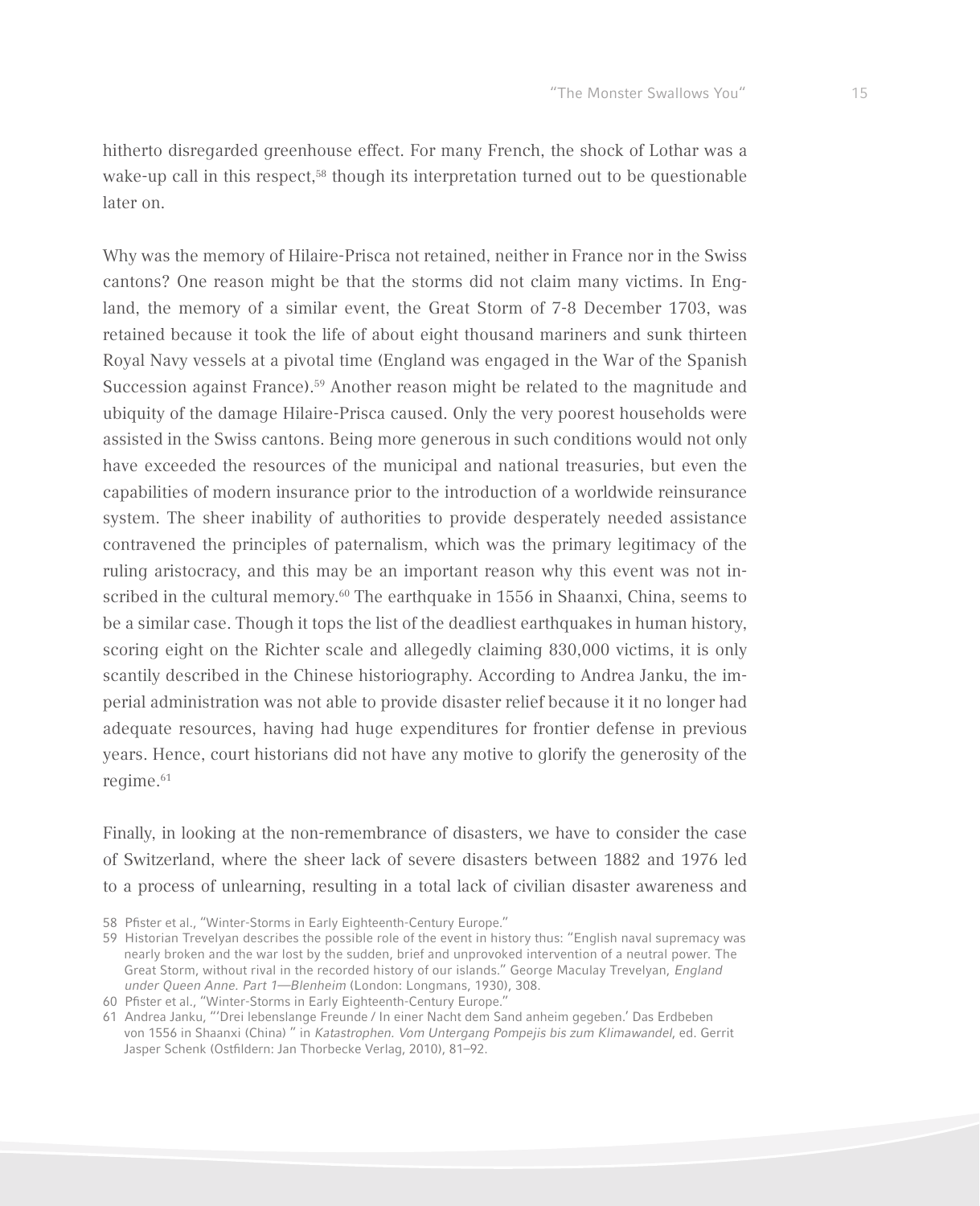#### 16 RCC Perspectives

preparedness. Most flood marks were gradually destroyed and the centennial of severe events was no longer commemorated. At first sight, this trend seems to be a result of the introduction of natural hazard insurance, the availability of new technologies for managing disasters (helicopters, bulldozers, and radio communication), and cultural change. However, a recent investigation concluded that the impulses necessary for reviving the "cultural memory" of natural disasters were almost completely absent.

Firstly, in this respect, "severe" disasters needed to be properly distinguished from less severe ones. It is generally accepted that the severity of a disaster depends on two parameters, namely the number of victims and the financial cost of damage. While the number of victims may be compared in space and over time, the financial cost of damage has to be converted from the currency of the time into present-day monetary values. This can be calculated as follows. First, a representative table detailing a mason's daily wages for the period 1800-2007 was produced. Monetary losses as a result of historical disasters were then expressed in terms of a number of mason's workdays. This number was finally reconverted into contemporary Swiss francs by multiplying the number of workdays with the daily wage in the respective year. $62$ Needless to say, this procedure can only give us an approximate figure. The baseline of a "severe" disaster was set at 300 million francs (at their value in the year 2000), or fifty victims (figure 5).

The graph only shows the monetary losses caused by natural disasters. Between 1806 and 1881, 650 people were killed by natural disasters in Switzerland, mostly by the two rockfalls at Goldau (1806) and Elm (1881).<sup>63</sup> The average sum of annual losses reached 42 million francs (at their value in the year 2000); most of these losses were the result of severe floods and the Glarus fire (1861), which was exacerbated by violent *Föhn*  winds. Between 1882 and 1976, 213 people were killed, most of them by avalanches in the winter of  $1950-51$ ,  $64$  and by the glacier break-up in Mattmark in 1965. Average monetary losses were four times smaller than in the preceding phase. From 1977 to 2008, the number of disaster victims fell to forty. On the other hand, monetary losses

<sup>62</sup> Roman Studer and Pascal Schuppli. "Deflating Swiss Prices over the Past Five Centuries," *Historical Methods* 41, no. 3 (2008): 137–56; Christian Pfister and Roman Studer, "SWISTOVAL—Der Historische Geldwertrechner für die Schweiz ab 1800," in Traverse 1 (2010): 272–84.

<sup>63</sup> Stephanie Summermatter, "'Das Thal in Schutt und Grauen.' Der Bergsturz von Goldau (Schweiz), 2. September 1806," in Schenk, *Katastrophen*, 119–31; Hans-Peter Bläuer, "Der Bergsturz von Elm am 11. September 1881," in Pfister, *Am Tag danach*, 113–30.

<sup>64</sup> Laternser and Amman, "Der Lawinenwinter 1951," 166.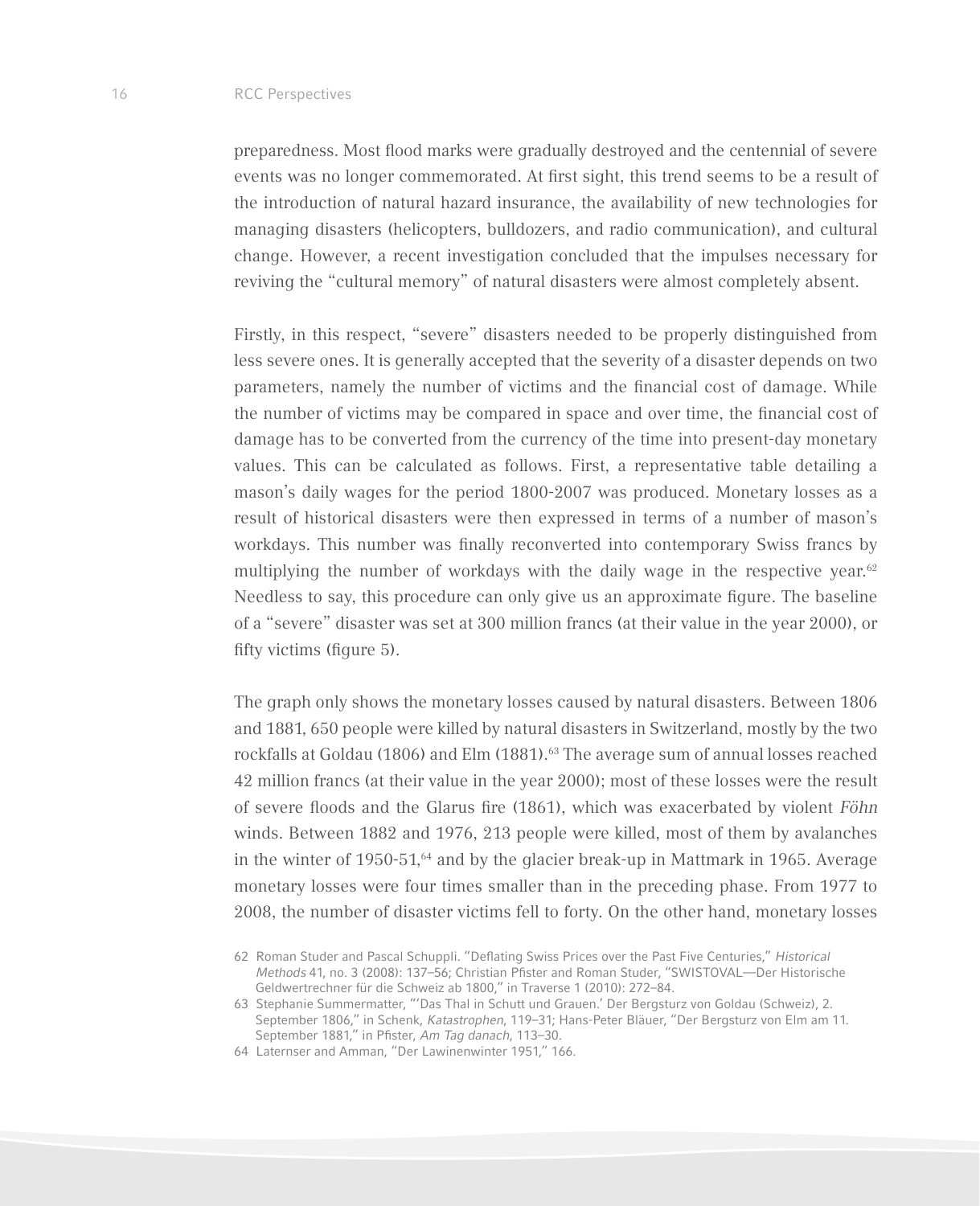

skyrocketed to 343 million francs (value in the year 2000), which is thirty-four times more than in the preceding period. This increase results from a much higher number of severe cases, rapid urbanization, and a higher value density.

The disaster gap, the rare occurrence of severe hazards during almost a century, is a significant element in explaining the loss of functional disaster memory. This interpretation is underlined by the fact that the historically unique increase in the frequency and severity of disasters over the last thirty years, possibly as a consequence of the increased greenhouse effect, has contributed to the development of a new kind of risk culture based on a systematic retrieval of disaster memories from the archives.<sup>65</sup> This knowledge is used to keep local "risk areas" subject to a building ban, something which should be understood as the legal institutionalization of past disaster memories for the future.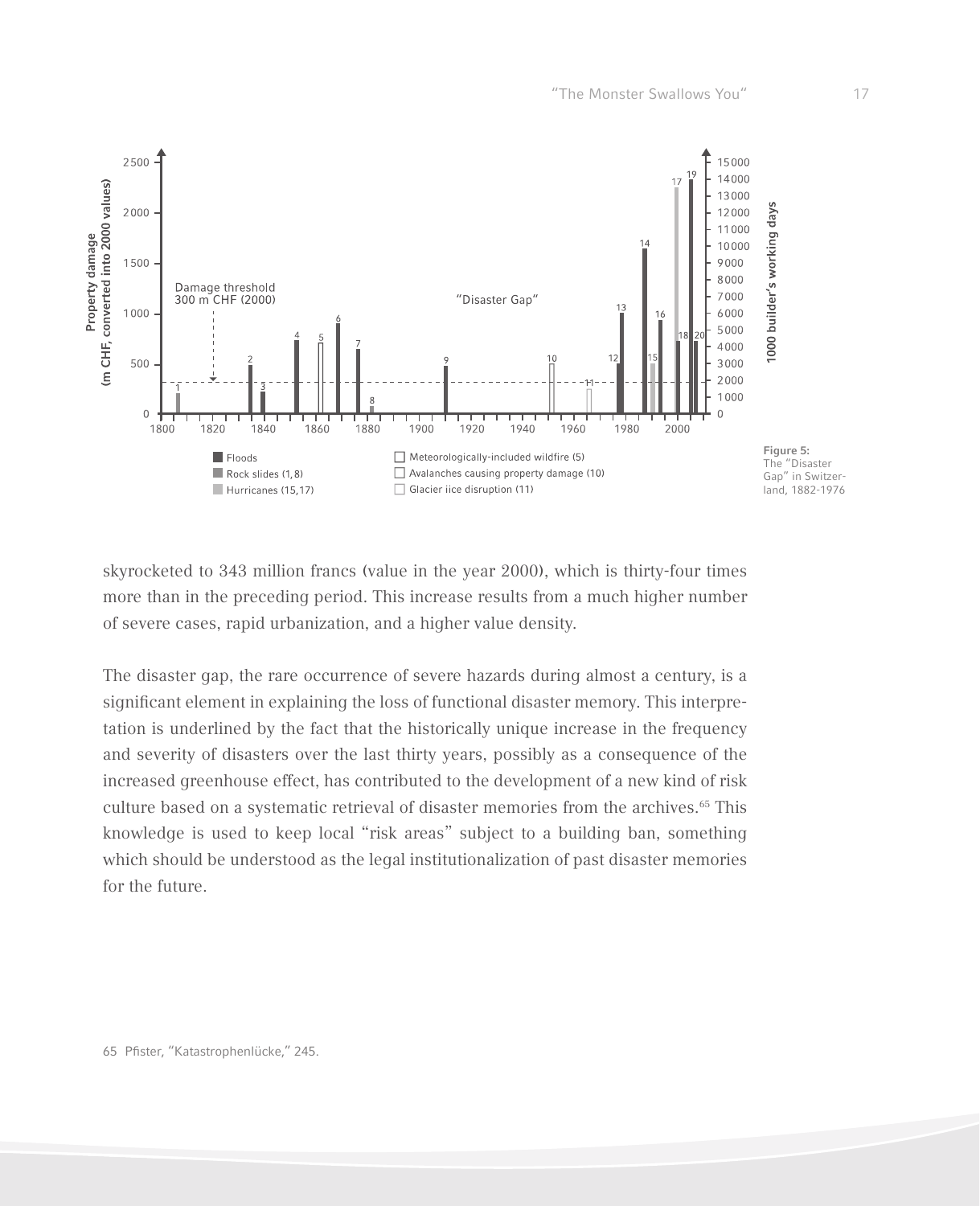## **Acknowledgements**

My thanks go to Prof. Dr. Rüdiger Glaser (Freiburg/Br), Dr. Erich Weber (Solothurn), and Horst Krebs (Hagen) for permission to reproduce the images in figures one, two, and four.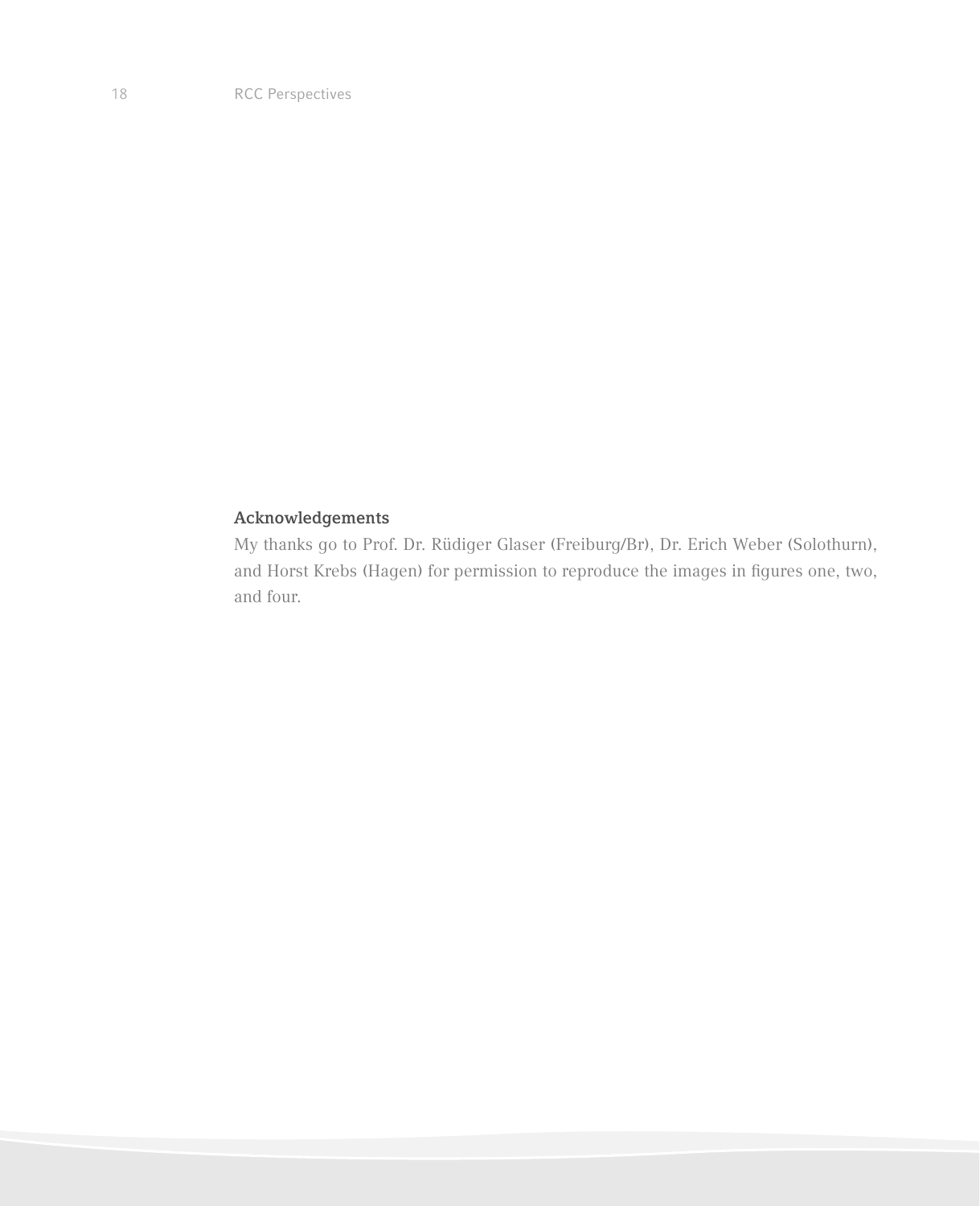#### **Bibliography**

- Assmann, Aleida. *Erinnerungsräume. Formen und Wandlungen des kulturellen Gedächtnisses.*  2nd ed. Munich: C.H. Beck, 2006*.*
- Bankoff, Greg. *Cultures of Disaster. Society and Natural Hazard in the Philippines.* London: Routledge Courzon, 2003.
- Baretti, Martino. "Il Lago del Rutor (Alpi Graje Settentrionali)." *Bollettino del Club Alpino italiano*  14, no. 41 (1880): 43–95*.*
- Bläuer, Hans-Peter. "Der Bergsturz von Elm am 11. September 1881," *Am Tag danach. Zur Bewältigung von Naturkatastrophen in der Schweiz* 1500 –2000, edited by Christian Pfister, 113– 30. Bern: Paul Haupt, 2002.
- Brázdil, Rudolf, Hubert Valášek, and Katerina Chromá. "Documentary Evidence of an Economic Character as a Source for the Study of Meteorological and Hydrological Extremes and their Impacts on Human Activities." *Geografiska Annaler* A 88, no. 2 (2006): 79–86.
- Brázdil, Rudolf, Hubert Valášek, and Zbynek Svitak. "Meteorological and Hydrological Extremes in the Dietrichstein Domains of Dolni Kounice and Mikulov between 1650 and 1849 according to Official Economic Records of Natural Disasters." *Geografický časopis* 55, no. 4 (2003): 325–53.
- Brázdil, Rudolf, Zbigniew W. Kundzewicz, and Gerardo Benito. "Historical hydrology for study-ing flood risk in Europe." *Hydrological Sciences Journal* 51 (2006): 739–64.
- Cœur, Denis. "La Maitrise des Inondations dans la Plaine de Grenoble (XVIIe–XXe siècle). Enjeux Techniques, Politiques et Urbains." Ph.D. diss., Institut d'Urbanisme de Grenoble. Grenoble: Université Pierre Mendès France, 2003.
- ———. *La plaine de Grenoble face aux inondations: Genèse d'une politique publique du XVIIe au XXe siècle*. Versailles: Quae éditions, 2008.
- Didi-Huberman, Georges. *Ex-voto: image, organe, temps.* Paris: Bayard, 2006.
- Ehlert, Hans. "Der Hagelfeiertag im Lande Braunschweig." *Braunschweigische Heimat* 1 (1974): 11–19.
- Enderlin Cavigelli, Regula. *Risiko und Konflikt. Fallanalyse in der Kernenergiekontroverse und theoretische Reflexionen*. Bern: Haupt, 1996.
- Favier, René, and Anne-Marie Granet-Abisset. "Society and Natural Risks in France, 1500–2000: Changing Historical Perspectives." In *Natural Disasters, Cultural Responses. Case Studies Toward a Global Environmental History*, edited by Christof Mauch and Christian Pfister, 103–36. Lanham, MD: Lexington Books, 2009.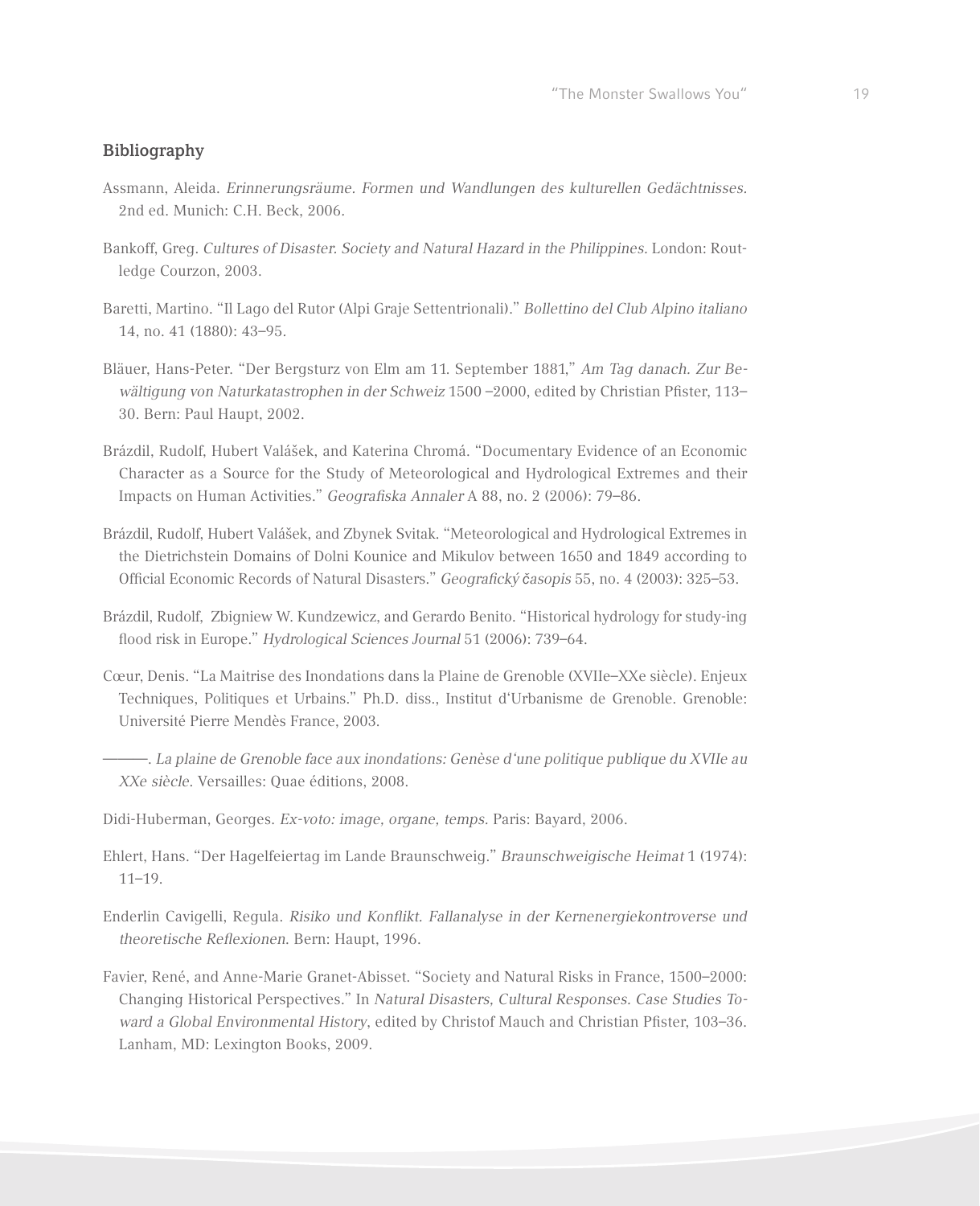- Fischer, Norbert. *Wassersnot und Marschengesellschaft: Zur Geschichte der Deiche in Kehdingen.* Stade: Landschaftsverb. der Ehemaligen Herzogtümer Bremen und Verden, 2003.
- FU-Berlin: Institut für Meteorologie. "Geschichte der Namensvergabe," 2000–2010. http://www. met.fu-berlin.de/wetterpate/historie/ (accessed July 2009).
- Ge Q.-S., J.-Y. Zheng, Y.-Y. Tian, W.-X Wu, X. Fang, Q. Fang, and W.-C. Wang. "Coherence of Climatic Reconstruction from Historical Documents in China by Different Studies." *International Journal of Climatology* 28 (2008): 1007–24.
- Grove, Richard. "The Great El Niño of 1789–93 and its Global Consequences: Reconstructing an Extreme Climate Event in World Environmental History." *The Medieval History Journal* 10, no.75 (2007): 75–98.
- Halbwachs, Maurice. *La mémoire collective*. Paris: Presse Universitaire, 1950.
- Hauer, Karin. *Der plötzliche Tod. Bergstürze in Salzburg und Plurs kulturhistorisch betrachtet*. Vienna: LIT Verlag, 2009.
- Hoyer, Gunhild, and Gaston Tuaillon. "Blanc La Goutte: Poète de Grenoble. Œuvres complètes." *Le Monde Alpin et Rhodanien* 4 (2002): 16–34.
- Janku, Andrea. "Drei lebenslange Freunde / In einer Nacht dem Sand anheim gegeben." Das Erdbeben von 1556 in Shaanxi (China) in *Katastrophen. Vom Untergang Pompejis bis zum Klimawandel*, edited by Gerrit Jasper Schenk, Ostfildern: Jan Thorbecke Verlag, 2010, 81–92.
- Kempe, Michael. "Memories of Natural Disasters in Northern Germany from the Sixteenth Century to the Present." *Medieval History Journal* 10, nos. 1–2 (2007): 327–54.
- Kiermayr-Bühn, Susanne. *Leben mit dem Wetter, Klima, Alltag und Katastrophe in Süddeutschland seit 1600*. Darmstadt: WBG, 2009.
- Krämer, Daniel. "Als die Buchen und Tannen 'wie Vögelein' flogen. Die Winterstürme 'Marcellus' und 'Prisca' am 16. und 18. Januar 1739 und ihre Auswirkungen in der Zentralschweiz." *Geschichtsfreund* 162 (2009): 143–76.
- Kraker, Adriaan de. "Reconstruction of Storm Frequency in the North Sea Area of the Preindustrial Period, 1400–1625 and the Connection with Reconstructed Time Series of Temperatures." *History of Meteorology* 2 (2005): 51–69.
- Krebs, Horst. "Kripper Hagelkreuz." http://www.geschichte-kripp.de/32.html, 2008 (accessed May 2010).
- Kühn, Hans Joachim. *Die Anfange des Deichbaus in Schleswig-Holstein*. Heide: Westholsteinische Verlagsanstalt Boyens, 1992.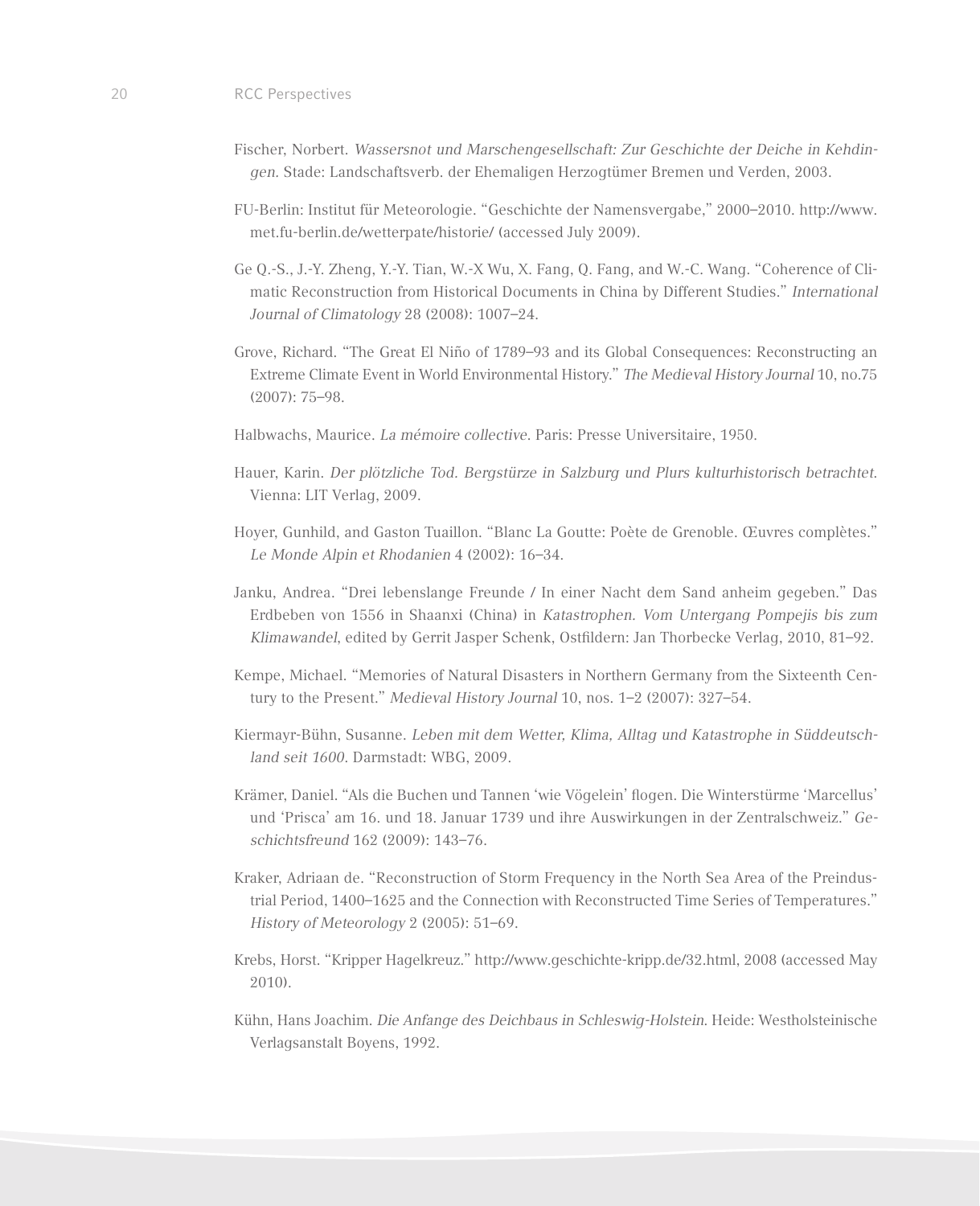- Laternser, Martin, and Walter J. Amman. "Der Lawinenwinter 1951 und seine Auswirkungen auf den Lawinenschutz in der Schweiz." In *Am Tag danach*. *Zur Bewältigung von Naturkatastrophen in der Schweiz 1500–2000*, edited by Christian Pfister, 153–68. Bern: Paul Haupt, 2002.
- Le Hir, Pierre. "Les historiens stupéfiés par la violence des dernières tempêtes." *Le Monde*, 7 January 2000.
- Mauch, Christof. "Introduction." In *Natural Disasters, Cultural Responses. Case Studies Toward a Global Environmental History*, edited by Christof Mauch and Christian Pfister, 1-16. Lanham, MD: Lexington Books, 2009.

———. "Silberstreifen. Naturkatastrophen und Fortschrittsoptimismus in der amerikanischen Geschichte." In *Nachhaltige Geschichte. Festschrift für Christian Pfister*. Edited by André Kirchhofer, Daniel Krämer, Christoph Maria Merki, Guido Poliwoda, Martin Stuber, and Stephanie Summermatter, 149–67. Zürich: Chronos, 2009.

- Mauch, Christof, and Christian Pfister, eds. *Natural Disasters, Cultural Responses. Case Studies Toward a Global Environmental History*. Plymouth: Lexington Books, 2009.
- Mauelshagen, Franz. "Disaster and Political Culture in Germany since 1500," in *Natural Disasters, Cultural Responses. Case Studies Toward a Global Environmental History*, edited by Christof Mauch and Christian Pfister, 41–75. Lanham, MD: Lexington Books, 2009.

———. "Sharing the risk of hail: Insurance, reinsurance, and the variability of hailstorms in Switzerland, 1880–1932." *Environment and History* 1 (2011).

———. *Wunderkammer auf Papier. Die Wickiana zwischen Reformation und Volksglaube*. Zurich: Studentendruckerei, 2008.

MeasuringWorth. "Seven Ways to Compute the Relative Value of a U.S. Dollar Amount—1774 to Present," 2010. http://www.measuringworth.com/uscompare/ (accessed May 2010).

Moore, Harry E. *And the Winds Blew*. Austin: University of Texas, 1964.

Munzar, Jan, Mathias Deutsch, Libor Elleder, Stanislav Ondráček, Eva Kallabová, Mojmír Hrádek. "Historical Floods in Central Europe and their Documentation by means of Floodmarks and other epigraphical Monuments." *Moravian Geographical Reports* 14, no. 3 (2006): 26-44.

Nora, Pierre. *Les lieux de mémoire*, vol. 3. Paris: Gallimard, 1997.

Pfister, Christian. "Climatic Extremes, Recurrent Crises and Witch Hunts: Strategies of European Societies in Coping with Exogenous Shocks in the Late Sixteenth and Early Seventeenth Centuries." *The Medieval History Journal* 10, nos. 1–2 (2007): 1–41.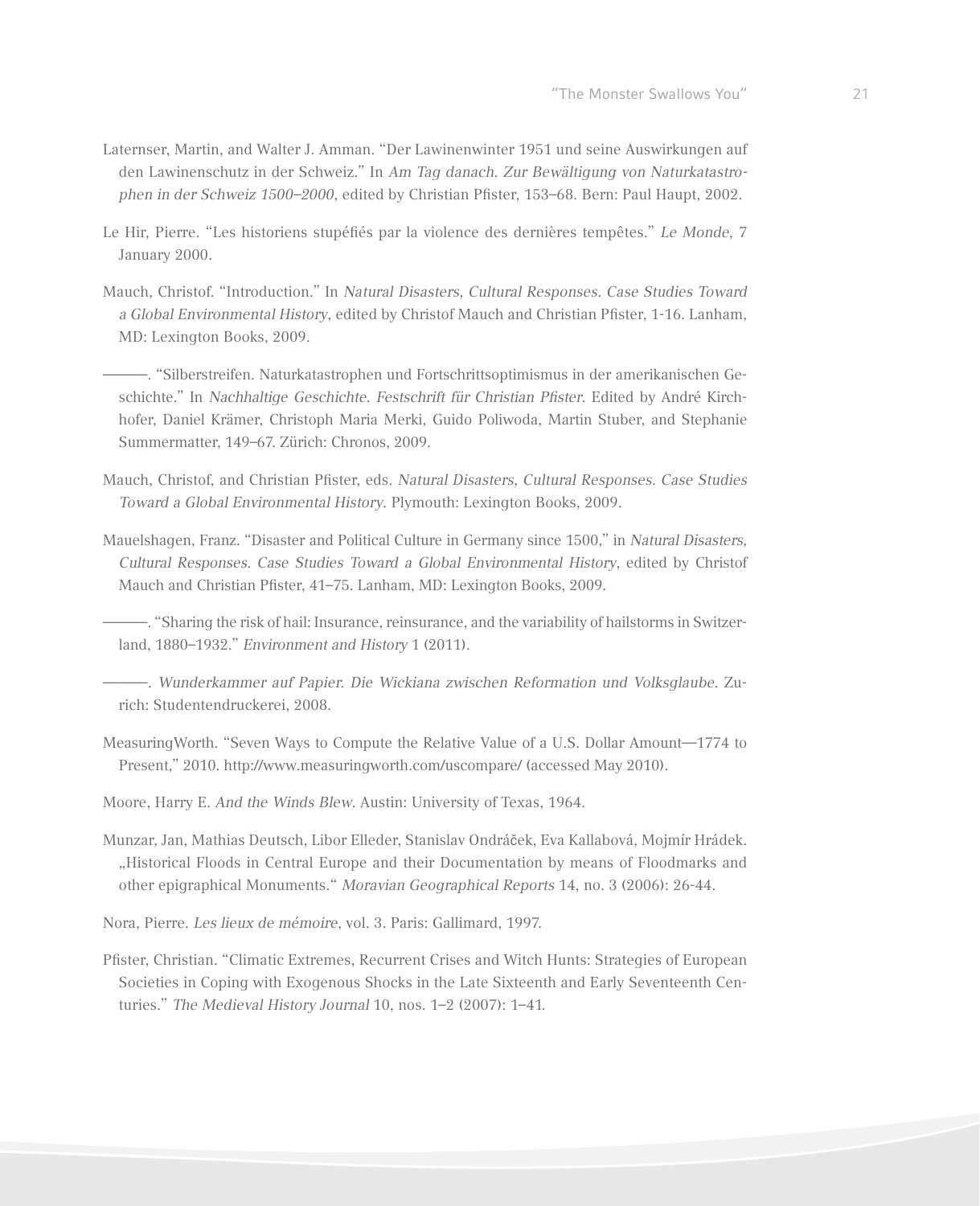- ———. "Die Katastrophenlücke des 20. Jahrhunderts und der Verlust traditionalen Risikobewusstseins." *GAIA Ecological Perspectives for Science and Society* 3, no. 18 (2009): 239–46.
- ———. "Klima und Naturkatastrophen." *In Berns mächtige Zeit. Das 16. und 17. Jahrhundert neu entdeckt*, edited by André Holenstein, 370–78. Bern: BLMV & Stämpfli, 2006.
- ———. "Learning from Nature-induced Disasters. Considerations from Historical Case Studies in Western Europe." In Natural Disasters, Cultural Responses. Case Studies Toward a Global Environmental History, edited by Christof Mauch and Christian Pfister, 17–30. Lanham, MD: Lexington Books, 2009.
- ———, ed. *Am Tag danach. Zur Bewältigung von Naturkatastrophen in der Schweiz 1500 –2000*, Bern: Paul Haupt, 2002.
- Pfister, Christian, Emmanuel Garnier, Joao Alcoforado Maria, Dennis Wheeler, Jürg Luterbacher, Fatima Nuňes and Joao Paolo Taborda. "The Meteorological Framework and the Cultural Memory of Three Severe Winter-Storms in Early Eighteenth-Century Europe," *Climatic Change* 101, nos. 1–2 (2010): 281–310.
- Pfister, Christian, and Roman Studer. "SWISTOVAL—Der Historische Geldwertrechner für die Schweiz ab 1800." *Traverse* 1 (2010): 272–84.
- Poliwoda, Guido N. *Aus Katastrophen lernen. Sachsen im Kampf gegen die Fluten der Elbe 1784 bis 1845*. Cologne: Böhlau, 2007.
- Rohland, Eleonora. *Sharing the Risk. Fire, Climate and Disaster. Swiss Re 1864–1906*. Lancaster, Crucible Books, forthcoming.
- Rohr, Christian. *Extreme Naturereignisse im Ostalpenraum. Naturerfahrung im Spätmittelalter und am Beginn der Neuzeit*. Cologne: Böhlau, 2007.
- ———. "Measuring the Frequency and Intensity of Floods of the Traun River (Upper Austria), 1441–1574." *Hydrological Sciences* 51, no. 5 (2007): 834–47.
- Schenk, Gerrit Jasper. "Katastrophen in Geschichte und Gegenwart. Eine Einführung," in *Katastrophen: Vom Untergang Pompejis bis zum Klimawandel*, edited by Gerrit Jasper Schenk, 9–19. Ostfildern: Jan Thorbecke, 2010.
- Schoeneich, Philippe, Denyse Raymond, Marie-Claude Busset-Henchoz, Spaltkeil und Ebenhöch. "Traditionelle Lawinen-Schutzbauten in den Waadtländer Voralpen." In *Am Tag danach. Zur Bewältigung von Naturkatastrophen* in der Schweiz 1500–2000, edited by Christian Pfister, 147–52. Bern: Paul Haupt, 2002.
- Schweizerische Rückversicherungs-Gesellschaft, ed. *Natur- und Man-made-Katastrophen im Jahr 2006*, Zurich: Swiss Re, 2007.